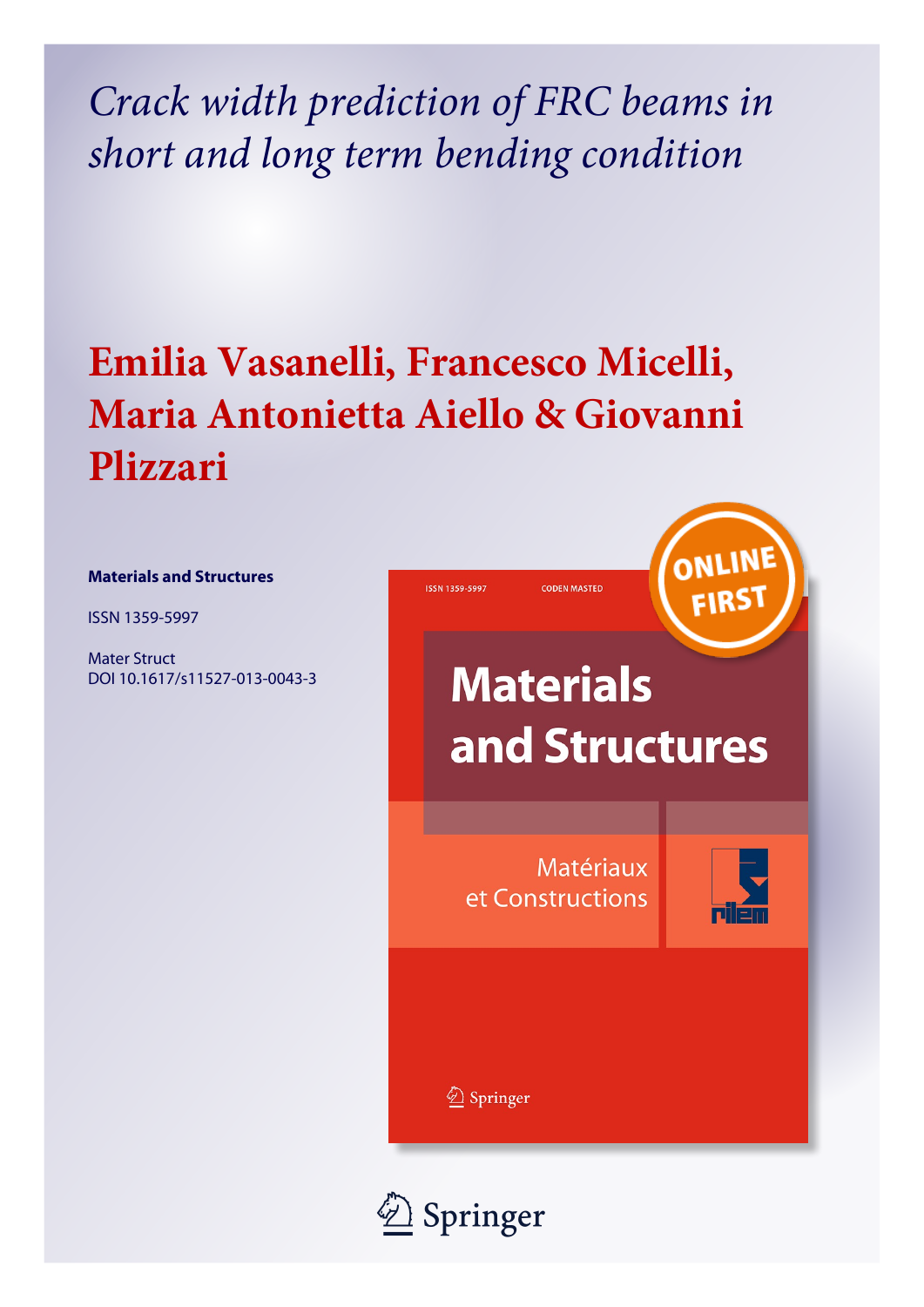**Your article is protected by copyright and all rights are held exclusively by RILEM. This eoffprint is for personal use only and shall not be self-archived in electronic repositories. If you wish to self-archive your work, please use the accepted author's version for posting to your own website or your institution's repository. You may further deposit the accepted author's version on a funder's repository at a funder's request, provided it is not made publicly available until 12 months after publication.**

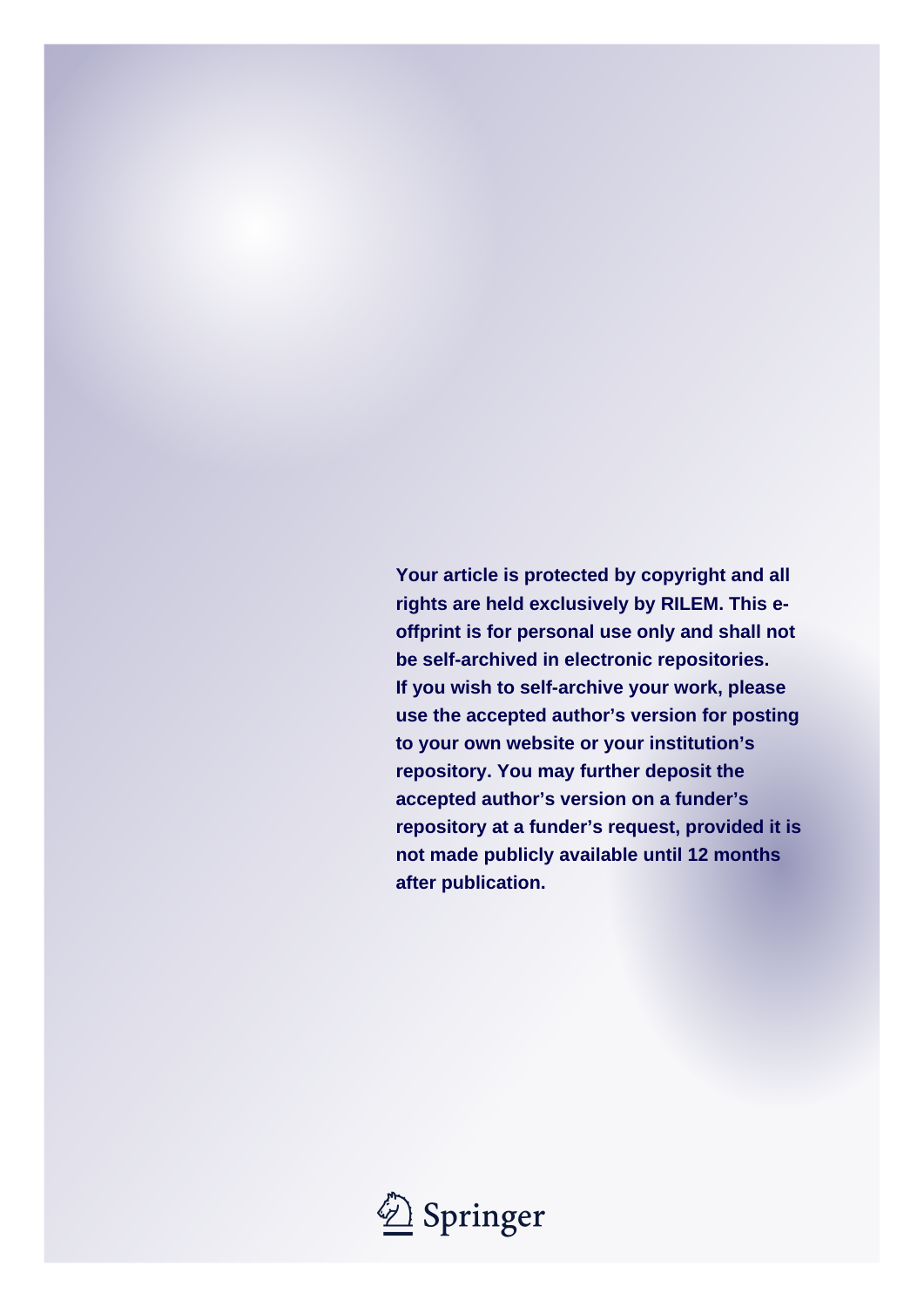ORIGINAL ARTICLE

### Crack width prediction of FRC beams in short and long term bending condition

Emilia Vasanelli • Francesco Micelli • Maria Antonietta Aiello • Giovanni Plizzari

Received: 30 August 2012 / Accepted: 7 March 2013 © RILEM 2013

Abstract The use of short fibers inside concrete matrix is an effective method for reducing the vulnerability of concrete constructions subjected to harsh environment. The action of the short fibers in reducing the crack opening is the main issue that needs a research effort in order to optimize the expected results. At the moment the analytical prediction of the crack width and spacing in fiber reinforced concrete (FRC) structural elements under bending loads is still an open problem. A crack width relationship for FRC/ RC elements similar to those developed for plain concrete structural members would be desirable for designers and engineers involved in the design of FRC structural elements. The recent development of important technical design codes, such as RILEM TC 162 TDF and the new Model Code (MC) 2010, embrace this idea. However further validation of these models by experimental results is still needed. On the other hand the study of the influence of a sustained

E. Vasanelli

Institute for Archaeological and Monumental Heritage (CNR-IBAM.), via per Monteroni, 73100 Lecce, Italy

F. Micelli (&) - M. A. Aiello

Department of Engineering for Innovation, University of Salento, via per Monteroni, 73100 Lecce, Italy e-mail: francesco.micelli@unisalento.it

#### G. Plizzari

load on crack width in presence of a short fibers reinforcement is a topic almost unexplored and important at the same time. In this research the cracking behaviour of full-scale concrete beams reinforced with both traditional steel bars and short fibers has been analyzed under short and long term bending condition. A theoretical prediction of crack width and crack spacing was carried out according to international design provisions based on different analytical models. The theoretical results are discussed and compared in order to highlight the differences between the available models and to check the reliability of the theoretical predictions on the basis of the experimental data. A modified relationship to take into account of the presence of stirrups has been proposed on the basis of experimental results; furthermore, some critical aspects, such as the influence of the type of fibers and the effect of loading-time, have been underlined that should be addressed in future research work.

Keywords Fiber reinforced concrete · Cracking · Service life

#### Variables

- $f_{\text{Fts}}$  FRC constant stress value assumed over the tension part of the cross-section  $f_{\text{eq}}$  Post-cracking strength obtained by tests
- performed on notched beams in four point bending condition according to UNI 11039
- $w_{\text{max}}$  Maximum crack width



Department of Civil Engineering, University of Brescia, Architecture, Land and Environment, via Branze 43, 25123 Brescia, Italy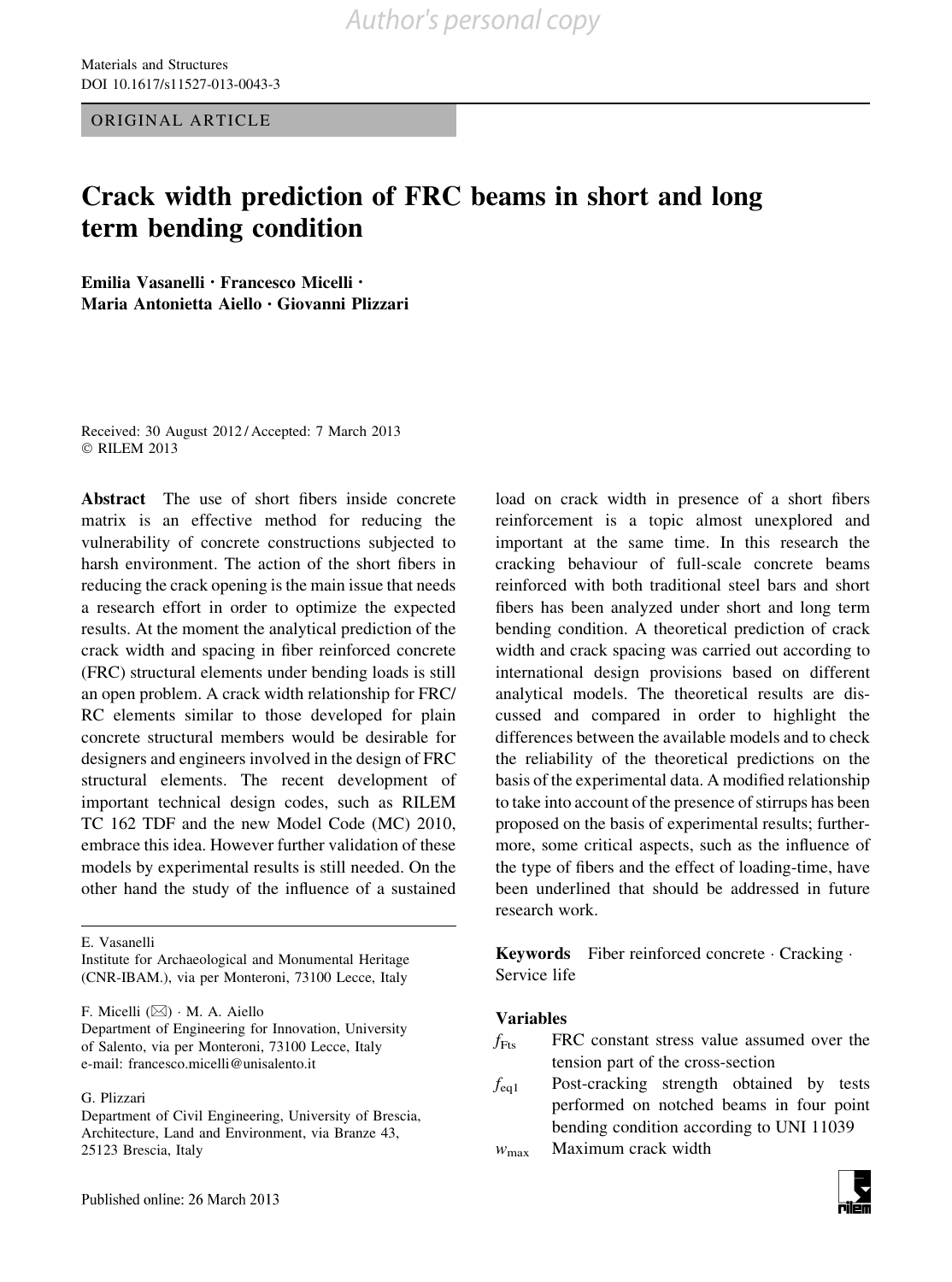- $w<sub>m</sub>$  Average value of crack width
- $s_{\rm r, max}$  Maximum crack spacing
- $s_{r,m}$  Average crack spacing
- $\varepsilon_{\rm sm}$  Average strains of the steel bars in tension
- $\varepsilon_{\rm cm}$  Average strains of the concrete in tension
- $\epsilon_{\rm cs}$  Strain of the concrete due to free shrinkage
- $E<sub>s</sub>$  Steel modulus of elasticity
- $E_c$  Concrete modulus of elasticity
- $A<sub>s</sub>$  Area of the longitudinal reinforcement
- Ace Effective area of the concrete in tension
- $\sigma_s$  Stress in the tensile reinforcement calculated in a cracked section under the applied external load
- $c$  Concrete cover thickness
- $\phi$ <sub>s</sub> Bar diameter
- $\phi$  Diameter of the fiber
- $L$  Length of the fiber
- $w<sub>b</sub>$  Maximum crack width at the bottom of the beam
- $w_s$  Maximum crack width at level of reinforcement
- $\sigma_{sr}$  Maximum steel stress in a cracked section at the crack formation stage
- A The area of concrete symmetric with reinforcing steel divided by number of bars
- $f<sub>s</sub>$  Is the reinforcing steel stress
- $t<sub>b</sub>$  The bottom cover to center of bar
- $t<sub>s</sub>$  The side cover to center of bar
- $h_1$  Is the distance from neutral axis to the reinforcing steel
- $l<sub>smax</sub>$  The length over which slip between concrete and steel occurs
- $w_k$  Maximum crack width
- $\tau_{bm}$  The mean bond strength between steel and concrete
- $\varepsilon_{\rm sh}$  Is the shrinkage strain

#### 1 Introduction

Cracking in concrete is related to its limited tensile deformation capacity and can be usually observed under service loads. The presence of cracks may significantly influence not only the esthetic of the structure but also its durability, permitting water and contaminants to enter, causing corrosion of reinforcing steel accompanied by a deterioration of concrete. In this contest, the ability of fibers in restraining crack widths of concrete structural elements, can be conveniently exploited to improve the



durability of building and infrastructures and therefore the constructions sustainability.

The effectiveness of the fibers in reducing cracking in concrete structural elements depends on several factors, such as the type of fibers, their geometry, their amount, as well as on parameters that normally influence the cracking phenomena in reinforced concrete elements, namely the reinforcement ratio, the concrete cover thickness, the presence of stirrups, the bars diameter, the bars spacing, etc. The mixing sequence, seems also playing a significant role in determining the final properties of the FRC materials [\[1](#page-16-0)]. A large number of studies published in the last years testify that research interest in the field is very high. The use of non-traditional fibers as well as new technological solutions were even investigated. For instance recent researches were focused on the behavior of FRC engineered by using natural fibers [\[2](#page-16-0)] or on flexural behaviour of FRC when a cold plasma superficial treatment of the polymeric fibers is applied [\[3](#page-16-0)]. It was found that proper plasma treatment conditions significantly promote a multiple cracking of fiber reinforced concrete elements. Even if different aspects concerning the FRC performances were studied [[4–7\]](#page-16-0) as well as emerging solutions investigated, the analytical prediction of crack width and spacing in FRC/RC elements in bending is still an open problem, recently studied in [[8\]](#page-16-0) for FRC used in tunnel lining. In fact, to date there are not widely accepted relationships able to predict crack widths in presence of short fibers; this lack is still an obstacle to a widespread application of short fiber as crack-controlling reinforcement. According to Borosnyói and Balázs [\[9](#page-16-0)] the cracking process and the influence of fibers on the cracking development may be analyzed at different levels of accuracy related basically to four main approaches, namely analytical, semi-analytical, empirical and numerical.

For practical uses and design purpose, the second or third approach are normally considered; in fact available Codes, as the Model Code [\[10](#page-16-0)], the Eurocode  $[11]$  $[11]$  and ACI 224 R  $[12]$  $[12]$ , join this kinds of approaches. As concerns the crack width predictions of FRC/RC (Reinforced Concrete), it would be highly desirable to provide design equations formally similar to those used for plain concrete, making the design approach much easier. The RILEM TC 162 TDF [\[13\]](#page-17-0) and the new MC2010 [[10\]](#page-16-0) strongly embrace this idea. The RILEM TC 162 TDF provisions are based on the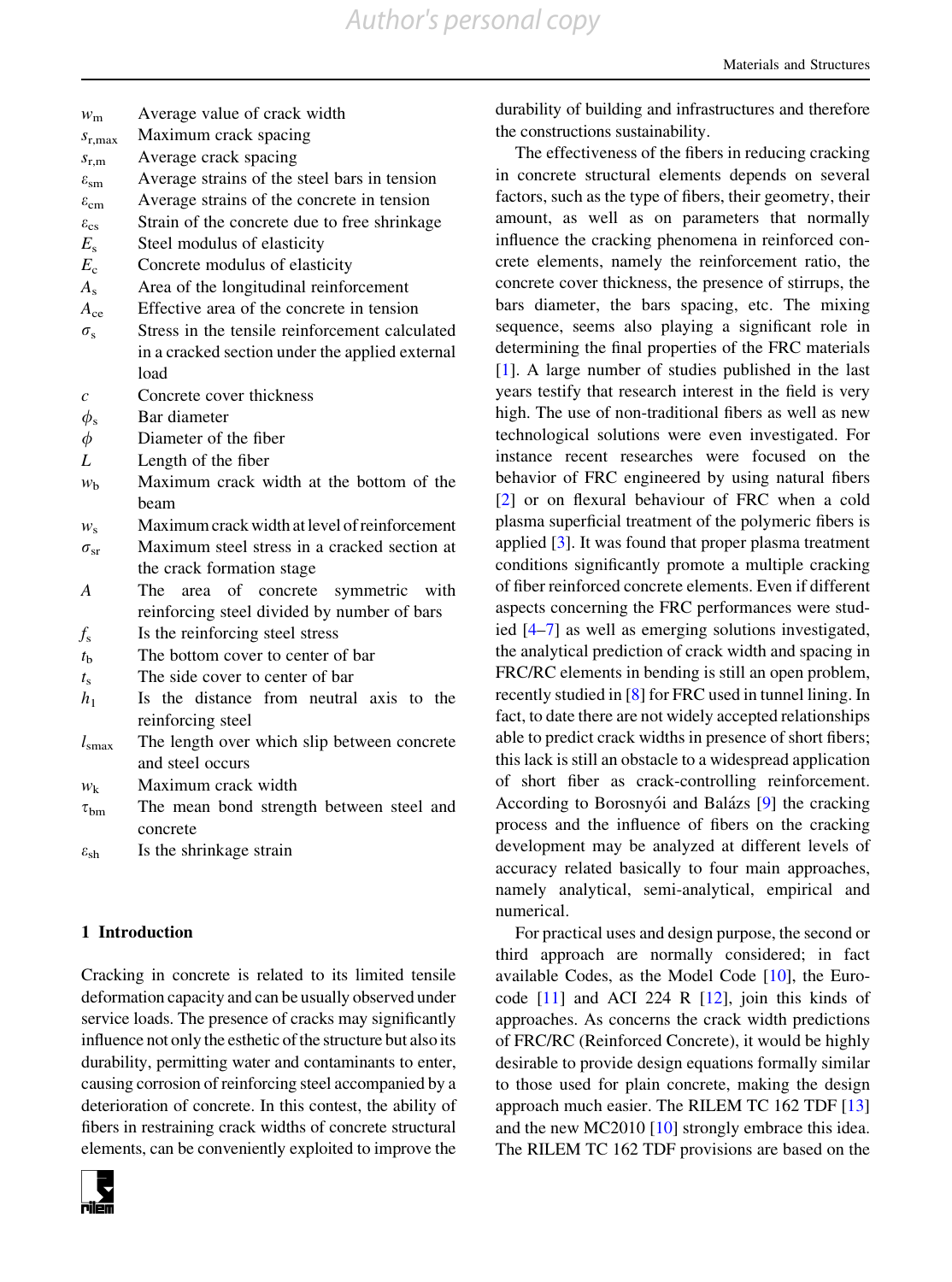European pre-standard ENV 1992-1-1 [\[11](#page-17-0)] while the crack spacing expression is modified in order to take into account the presence of fibers; in particular the aspect ratio of the fibers is considered as the most important variable involved in the problem. The MC 2010 provisions also modify the crack spacing formulation to include the influence of fibers; the effect of the residual load after cracking due to the presence of fibers is taken into account when considering the bond between concrete and steel bars.

The aforementioned design models need to be further validated by experimental studies. In fact, to date, there are few works in the literature which quantitatively relate the cracking pattern (width and spacing) to fiber dosage and fiber aspect ratio  $[14-18]$ . Most of the studies are focused mainly on the influence of fibers on the ultimate strength and stiffness of RC structural members. Even more the influence of a sustained load on crack width in presence of the fiber reinforcement, which is studied herein, remains a topic almost unexplored in literature. In general, the effect of time on crack width is a complex phenomenon which depends on several factors, such as the variability of concrete properties, the possible variation of water content, temperature and loading level; normally simplified methods are introduced in the codes for analyzing the effect of time on crack widths [\[10](#page-16-0), [11\]](#page-17-0). The simplified approaches provided for design are in good accordance with laboratory tests performed on plain concrete structural element, but in case of FRC their effectiveness should be still verified. In fact, the presence of fibers may affect both the stress dependent and stress independent component of the long term concrete strains. While the effect of the presence of fibers on concrete shrinkage has been investigated by different Authors [[19–21\]](#page-17-0), also in presence of shrinkage reducing admixture [\[22](#page-17-0)], very few studies were devoted to the effect of long term loading on crack width of FRC structural element. To the best knowledge of the Authors only the works of Tan et al. [[15,](#page-17-0) [23](#page-17-0)] focuses on this topic, thus further experimental research is needed in the field.

In the present study, the crack width and crack spacing relationships of RILEM TC 162 TDF and MC2010, together with ACI 224 and EC2 provisions, have been utilized referring to RC/FRC full scale beams, reinforced with steel or polyester fibers; the beams were tested under short and long term bending condition and their cracking pattern, namely crack

width and crack spacing, was accurately registered during the tests at regular intervals. The theoretical predictions of crack width and spacing, carried out according to the available codes, were compared each other in order to evidence the main differences and the influence of empirical coefficients introduced by the different codes. They were also compared with experimental results in order to validate or propose modification to the available formulae.

#### 2 Experimental program

Two sets of beams, S1 and S2, were designed and poured: S1 beams were used for long term bending test while S2 beams were tested under monotonic load (short term bending test).

One year after casting, the S1 beams were positioned under two loading steel frames; five beams per frame were piled up and loaded by means of a screw jack (Fig. [1a](#page-5-0), b).The supports position was designed in order to counterbalance the self-weight of each beam (Fig. [1](#page-5-0)b). In order to simulate a loading service condition, a sustained load equal to 50 kN, about 50 % of designed ultimate load, was applied. Two loading cells were placed under the screw jacks to monitor the applied load periodically. An electronic acquisition system was used to check possible load variations; therefore when relaxation effects of the system caused undesired load drops, the beams were reloaded up to attain the initial value of 50 kN. The beams of frame 1 were unloaded after 17 months for laboratory testing, while the beams of frame 2 are still under load. The results of laboratory bending tests and durability tests carried out on beams of frame 1 are widely detailed and commented in [\[24](#page-17-0)].

During the 17 months of loading, measurements on the cracking pattern, namely crack width, crack length and crack position were carried out, periodically. Up to 9 months, crack widths were measured by means of an optical scale loupe, with a precision of 0.05 mm. Afterwards an hand held digital microscope with  $200 \times$  magnification and higher resolution was used. The crack widths were measured along each beams between the loading points, at the bottom of their tension side.

S2 beams were cast in laboratory and tested under a four point bending scheme up to failure after about 2 months from casting. Deflections at mid-span and at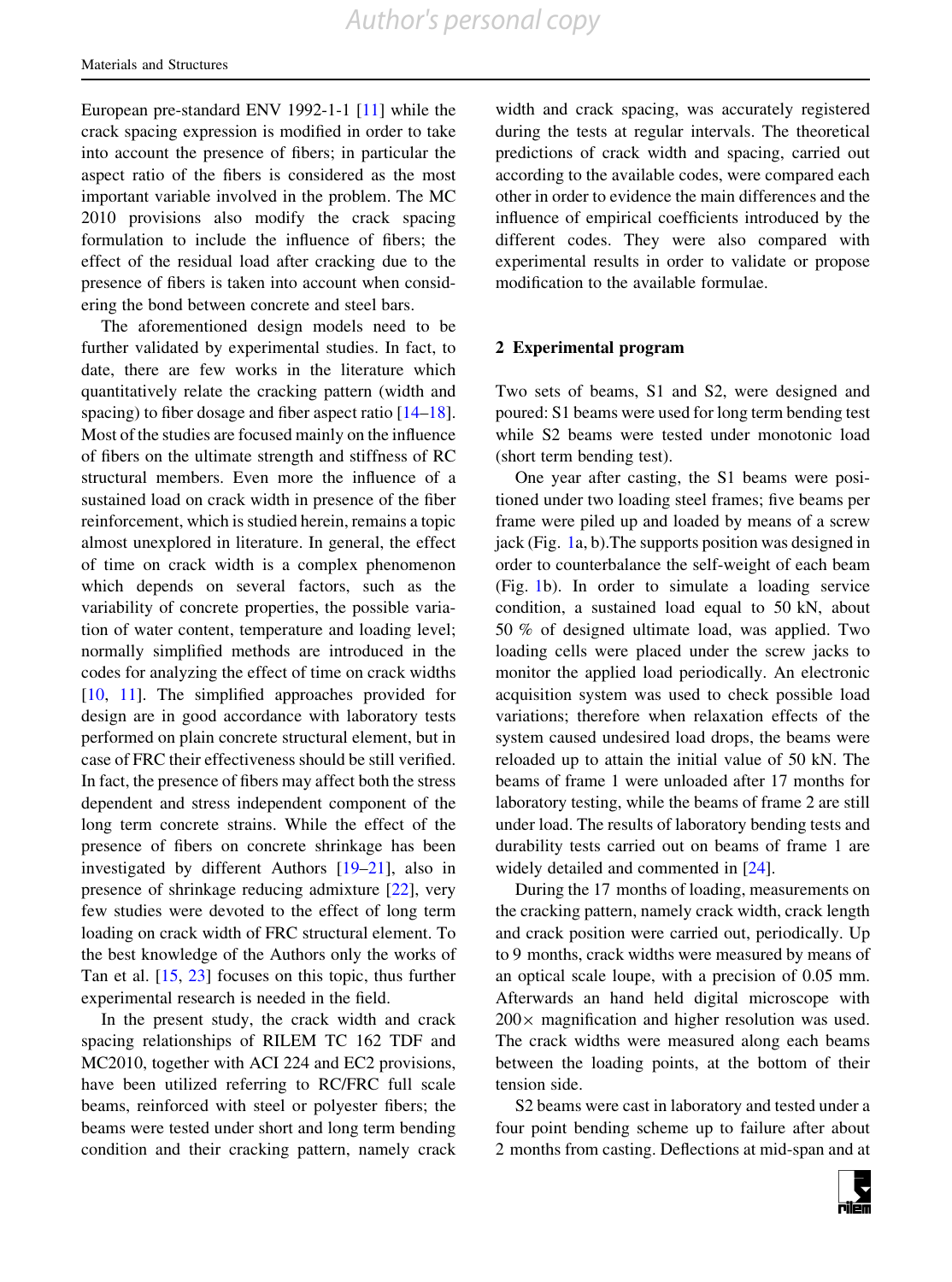<span id="page-5-0"></span>

Fig. 1 a S1 beams under sustained loading. **b** Details of supports position

quarter points of the beams were measured during the test by means of three resistive displacement transducers with a stroke of 50 mm. The cracking pattern of each beam was accurately analyzed at five load steps: step 1: 20 kN; step 2: 30 kN; step 3: 50 kN; step 4: 80 kN; step 5: 100 kN. At each load step, the number of cracks, the crack widths and the crack lengths were registered. As for S1 beams, the crack widths were measured at the bottom of their tension side by means of a digital microscope with a magnification up to  $200 \times$ .

A brief summary of beams typologies and their loading history is reported in Table [1.](#page-6-0)

#### 2.1 Materials

Three different concrete mixes were prepared to realize S1 and S2 beams: a control mix without fiber reinforcement (TQ), a concrete mix embedding steel fibers with a 0.6 % volume dosage (ST) and a concrete



mix embedding polyester fibers with a 0.9 % volume dosage (POL). The geometrical and mechanical properties of the fibers are summarized in Table [2.](#page-6-0) All the mixes had a water/cement ratio equal to 0.65, a cement type 32.5R II-A/LL and a workability class S5 which means superfluid concrete (Table [3\)](#page-6-0) [\[25](#page-17-0)]. Four cubes (150 mm side) for each mix (TQ, ST and POL) were cast for quality control. In Table [4](#page-6-0), the values of the compressive strength obtained after 28 days from casting are reported. Fracture tests, fully described in [\[26](#page-17-0)], were performed on notched beams. In Fig. [2](#page-6-0), the results of the tests are shown in terms of load-crack tip opening displacement curves. It can be observed that, as expected, steel fibers were more effective than polyester fibers in improving the toughness of the matrix.

In Table [5](#page-7-0), the mechanical properties of longitudinal bars and stirrups employed in the beams, determined following UNI EN ISO 15630-1 [\[27](#page-17-0)] (three samples for each diameter), are reported. The nomenclature of the S1 and S2 beams is given in Table [6:](#page-7-0) as before mentioned, the code TQ refers to beams realized with plain concrete, while the codes ST and POL refers to FRC beams embedding steel and polyester fibers, respectively; the suffix \_E is related to S1 beams.

#### 2.2 Beams details

Rectangular reinforced concrete beams were designed according to Italian Code [\[28](#page-17-0)] based on EC-2, and following the loading scheme shown in Fig. [3:](#page-7-0) it is a four point bending scheme with a 2,800 mm span length and a 900 mm distance between the two loading points. The specimen sizes were decided in order to obtain a swallow beam without shear deficiency since a flexural failure was desired. The section geometry  $250 \times 250$  mm and the length were adopted to allow an easy handling of the ten beams in laboratory and during transportation. The amount of steel reinforcement was calculated in order to have a ductile bending failure of the beam, with concrete crushing after steel yielding. Vertical stirrups were also provided to prevent premature shear failure, in accordance with the design code. The stirrups spacing, which is narrower along the regions close to supports, was applied in order to simulate a real situation in the field. Figure [3](#page-7-0) shows the geometry of the beams and bars details. Three 14 mm diameter bars were placed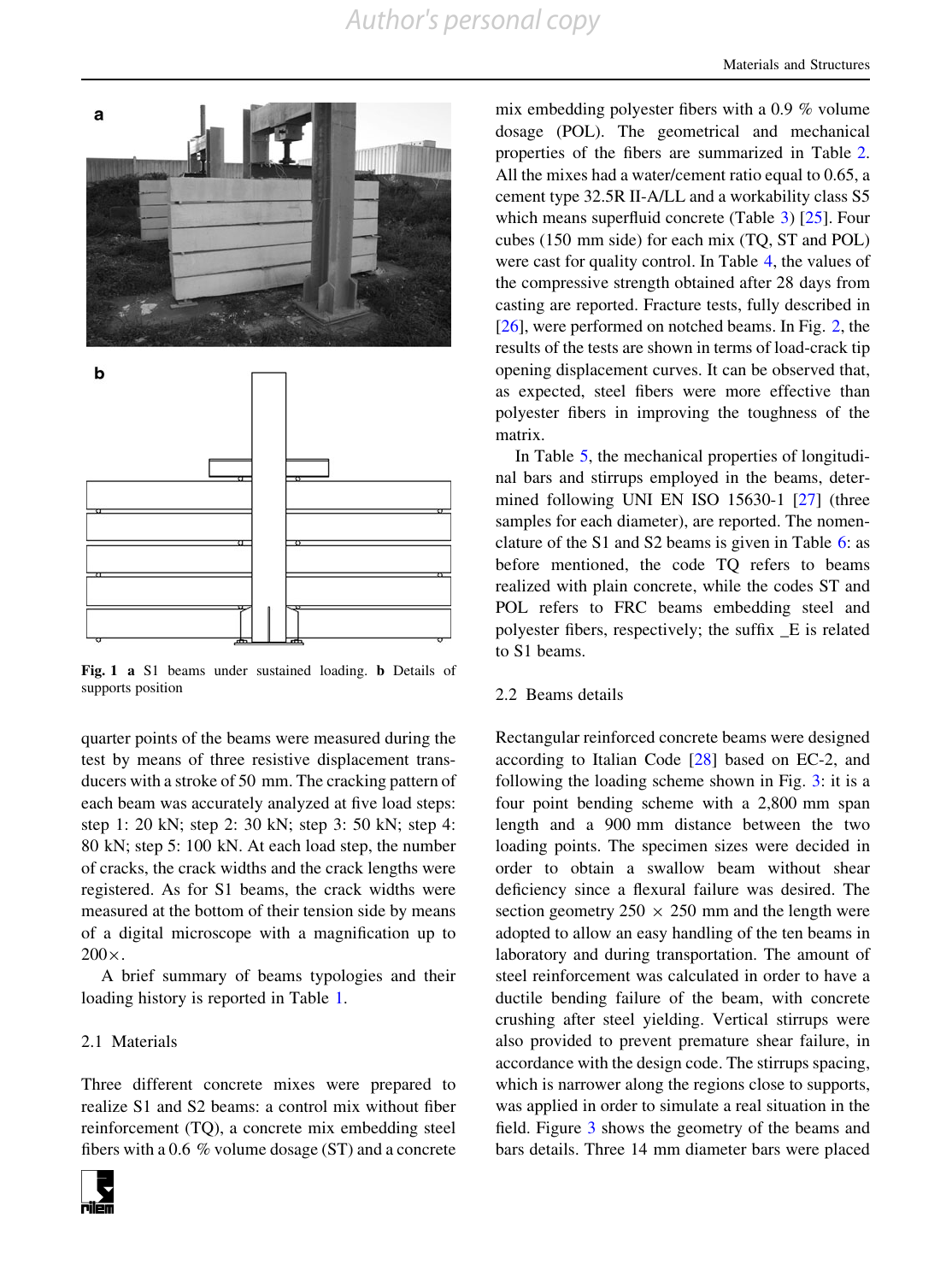| <b>Beams</b>                      |                    | History                                           |  |
|-----------------------------------|--------------------|---------------------------------------------------|--|
| S1                                | Long term bending  | Cast in place                                     |  |
|                                   | test frame 1       | One year of curing                                |  |
|                                   |                    | Exposed to weathering under<br>load for 17 months |  |
|                                   |                    | Tested in bending up to failure                   |  |
| Long term bending<br>test frame 2 | Cast in place      |                                                   |  |
|                                   | One year of curing |                                                   |  |
|                                   |                    | Still exposed to weathering under<br>load         |  |
| S2                                | Notexposedbeams    | Cast in laboratory                                |  |
|                                   |                    | 2 months of curing                                |  |
|                                   |                    | Tested in bending up to failure                   |  |

<span id="page-6-0"></span>Table 1 Summary of beam typologies and their loading history

at the tension region and two 14 mm diameter bars were placed at the upper compression region of the beams longitudinal reinforcement, while 8 mm diameter stirrups were placed at 14 cm over the entire length of the beam, except near the supports where the spacing was 7 cm.

#### 3 Experimental results and discussion

#### 3.1 Long term bending test

Position, width and length of the cracks of each S1 beam were registered during the loading period. The results of the measurements are extensively reported and commented in  $[29]$  $[29]$ . In Figs. [4](#page-7-0) and [5](#page-8-0) the average crack width measured between the two loading points of each beam under frames 1 and 2, respectively, are reported versus time. The crack width values measured on FRC beams were lower than those measured on plain concrete beams (TQ). This effect increased with the loading time. In fact, the crack widths of FRC beams (ST and POL) seems to be stabilized after 10 months of exposure, while those of TQ beams continued to grow until the last measurement. In

#### Table 3 Concrete mix

|                                   | ST.    | POL    | TO     |
|-----------------------------------|--------|--------|--------|
| CEM 32.5R II-A/LL $(kg/m3)$       | 300    | 300    | 300    |
| Superplasticizer CRTV-L $(kg/m3)$ | 1.59   | 2.50   | 1.77   |
| Sand $(0-4)$ (kg/m <sup>3</sup> ) | 1022.7 | 1030.1 | 1044.1 |
| Gravel $(4-10)$ $(kg/m3)$         | 703.3  | 705.5  | 715.0  |

Table 4 Cube (150 mm) compressive strength

|                | Beam      | Cube strength (MPa) | $COV$ $(\%)$ |
|----------------|-----------|---------------------|--------------|
| S <sub>1</sub> | TQ        | 25.8                | 4            |
|                | <b>ST</b> | 21.4                | 8            |
|                | POL       | 23.2                | 8            |
| S <sub>2</sub> | TQ        | 22.70               | 6            |
|                | ST        | 19.84               | 6            |
|                | POL       | 22.65               | 5            |



Fig. 2 Fracture tests results

Figs. [6](#page-8-0) and [7](#page-8-0), the average of crack widths measured after 17 months of loading, by using the electronicoptical apparatus, along the constant moment portion of each beam of frame 1 and 2, respectively, are shown. As can be noticed from the graphs, fibers caused an higher scatter of results compared to plain

Table 2 Geometrical and mechanical characteristics of the fibers

| Type      | Shape  | Diameter | Length          | L/D | Tensile strength           | Elastic modulus                      |
|-----------|--------|----------|-----------------|-----|----------------------------|--------------------------------------|
| Steel     | Hooked | 600 um   | $30 \text{ mm}$ | 50  | $>1.150$ N/mm <sup>2</sup> | $210 \times 10^3$ N/mm <sup>2</sup>  |
| Polyester | Waved  | 450 um   | $30 \text{ mm}$ | 66  | 400–800 $N/mm^2$           | $11.3 \times 10^3$ N/mm <sup>2</sup> |

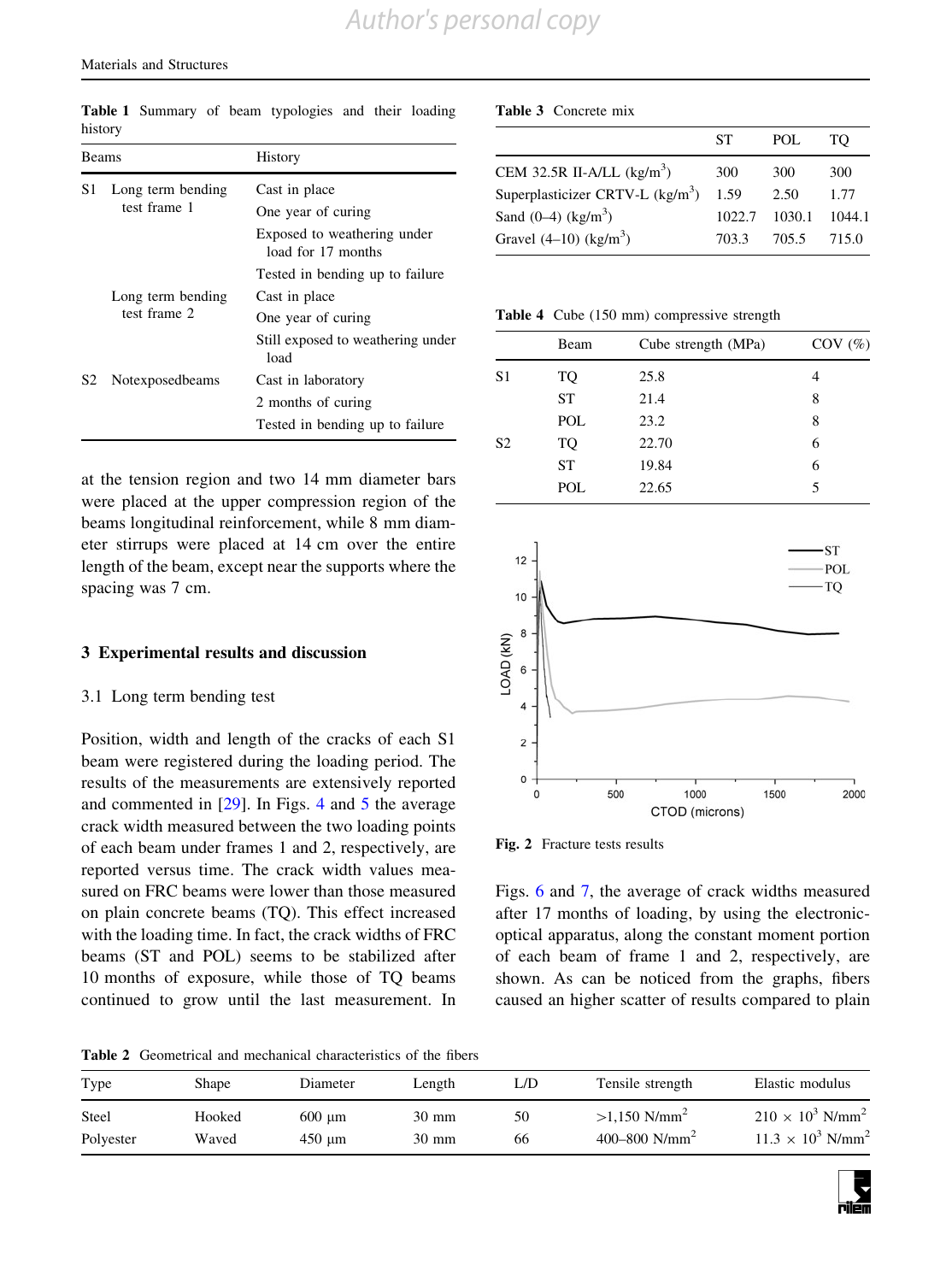| Materials         | Diameter (mm) | Yield strength (MPa) | Ultimate strength (MPa) | Elongationatrupture $(\%)$ |  |  |
|-------------------|---------------|----------------------|-------------------------|----------------------------|--|--|
| Longitudinal bars |               | 520                  | 614                     | 12.2                       |  |  |
| <b>Stirrups</b>   |               | 567                  | 600                     | 4.8                        |  |  |
|                   |               |                      |                         |                            |  |  |

<span id="page-7-0"></span>Table 5 Mechanical properties of steel bars

#### Table 6 Specimen labels

| Series | Beamtypology          | Beam code                           |
|--------|-----------------------|-------------------------------------|
|        | Exposed beams—frame 1 | TQ1_E, ST1_E, ST2_E, POL1_E, POL2_E |
|        | Exposed beams—frame 2 | TQ2_E, ST3_E, ST4_E, POL3_E, POL4_E |
| S2     | Notexposed beams      | TO1, TO2, ST1, ST2, POL1, POL2      |

Fig. 3 Loading scheme and beams details (dimensions in cm)



Fig. 4 Average crack width versus time measured on S1 beams of frame 1

concrete beams. This is probably due to the effect of fiber dispersion in the mix and their variable orientation respect to crack direction, which caused some variability in the fiber effectiveness in restraining crack openings.

The number of cracks did not change during the period in which regular monitoring was performed. Figures [8](#page-8-0) and [9](#page-8-0) show the average crack spacing calculated between the loading points of each beam of frame 1 and 2, respectively. From a statistical analysis of variance (ANOVA) it results that, at 5 % level of significance, the presence of fibers did not influence the crack spacing values. The crack spacing values were strongly influenced by the spacing of stirrups, equal to 140 mm. The same result was found by Tan et al.  $[15]$  $[15]$ . This is due to the fact that stirrups generate a

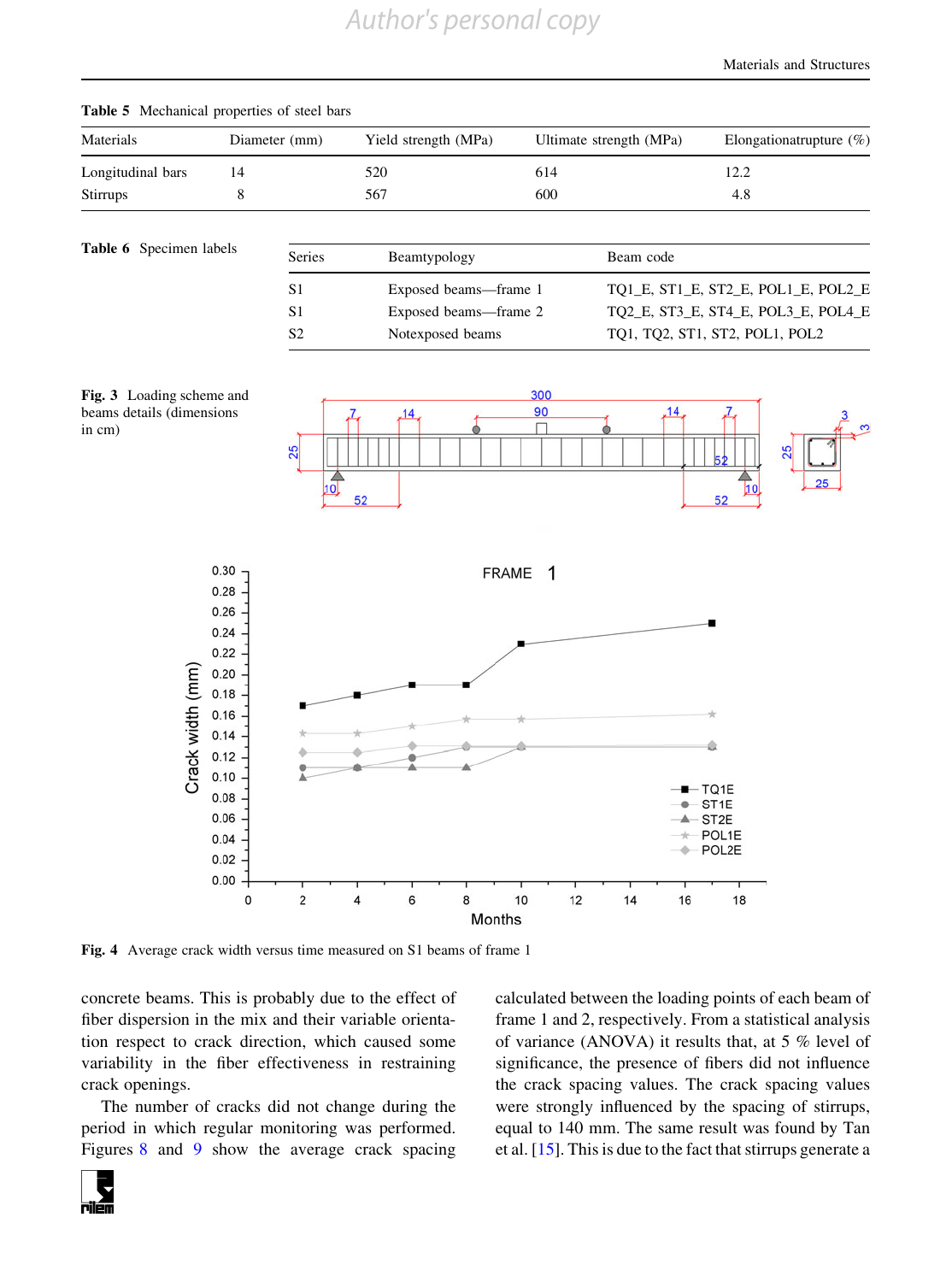<span id="page-8-0"></span>

Fig. 5 Average crack width versus time measured on S1 beams of frame 2



Fig. 6 Average crack width after 17 months of loading (frame1 S1 beams)



Fig. 7 Average crack width after 17 months of loading (frame2 S1 beams)



Fig. 8 Average crack spacing between loading points of S1beams of frame 1



Fig. 9 Average crack spacing between loading points of S1beams of frame 2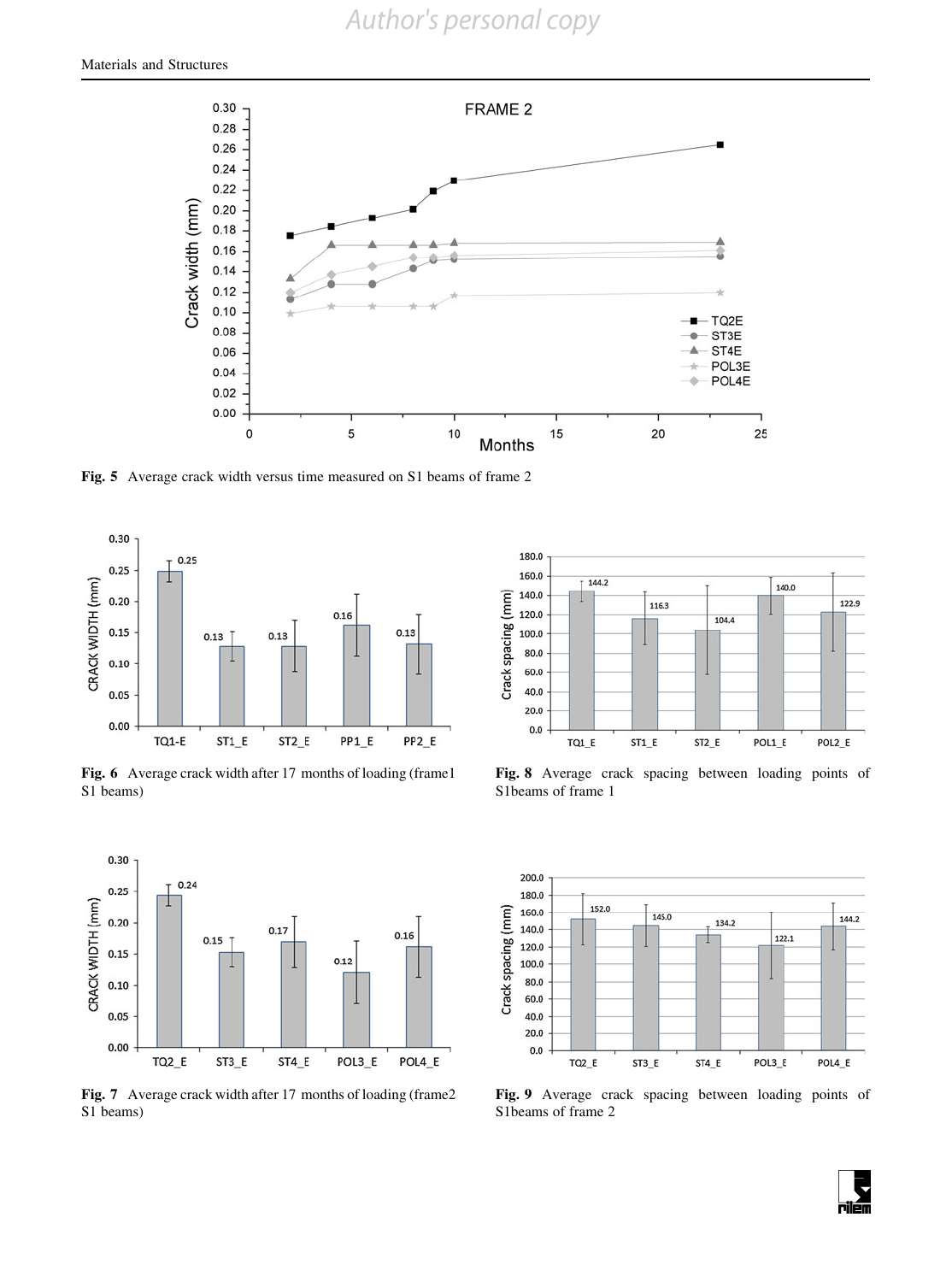natural discontinuity in the concrete, that represents a preferential nucleation region for cracks under tensile internal forces.

#### 3.2 Short term bending tests

The results of tests carried out on S2 beams in bending are extensively described and commented in [[21\]](#page-17-0). A summary of the cracking pattern results is reported herein.

Crack width measurements were made on S2 beams during the laboratory tests up to failure. In Fig. 10, the average crack widths calculated in the constant moment portion of the beams are reported for each load step investigated. In order to compare results of short and long term loading conditions, the average crack widths of S2 beams at step 3, equal to 50 kN, are considered in Fig. 11. It has to be noticed that the scatter of S2 beams results is higher than that of S1 beams at the same value of load. This effect is related to the progressive evolution of cracking with increasing load in S2 beams: in fact, while in the S1 beams the



Fig. 10 Load-average crack widths  $(w)$  curves of S2 beams



Fig. 11 Average crack width of S2 beams at 50 kN Fig. 12 Average crack spacing of S2 beams

cracking pattern at 50 kN is completely developed (stabilized cracking) due to the long term loading, in the S2 beams new cracks were still growing at step 3. Thus the reported values of crack width for S2 beams is the mean value obtained referring to cracks formed in the previous stage of loading and those starting to open at 50 kN.

Comparing the long and short term crack width values, it can be noticed that the mean value of crack opening of TQ beams change from 0.20 mm in short term loading to 0.24 mm in long term loading, while the FRC crack width change slightly with the loading condition. Thus, the presence of fibers seems to reduce the crack growth with age respect to the behavior observed in plain concrete beams.

In Fig. 12, the average crack spacing calculated between the loading point of each S2 beam is reported.As for S1 beams, an high scatter of results can be observed: from a statistical analysis of variance (ANOVA) it results that, at 5 % level of significance, the presence of fibers did not influence the crack spacing values. As in the case of long term loading, the crack spacing is mainly affected by the presence of stirrups.

#### 4 Code predictions for crack widths at serviceability limit state

An analytical prediction of crack width for S1 and S2 beams was performed on the basis of the recommendations available in Eurocode 2 [[11\]](#page-17-0), New MC 2010 [\[10](#page-16-0)], ACI 224 [[12\]](#page-17-0) and RILEM TC 162-TDF [\[13](#page-17-0)]. While the Eurocode2 and ACI 224 provisions refer only to plain concrete beams, the MC 2010 and

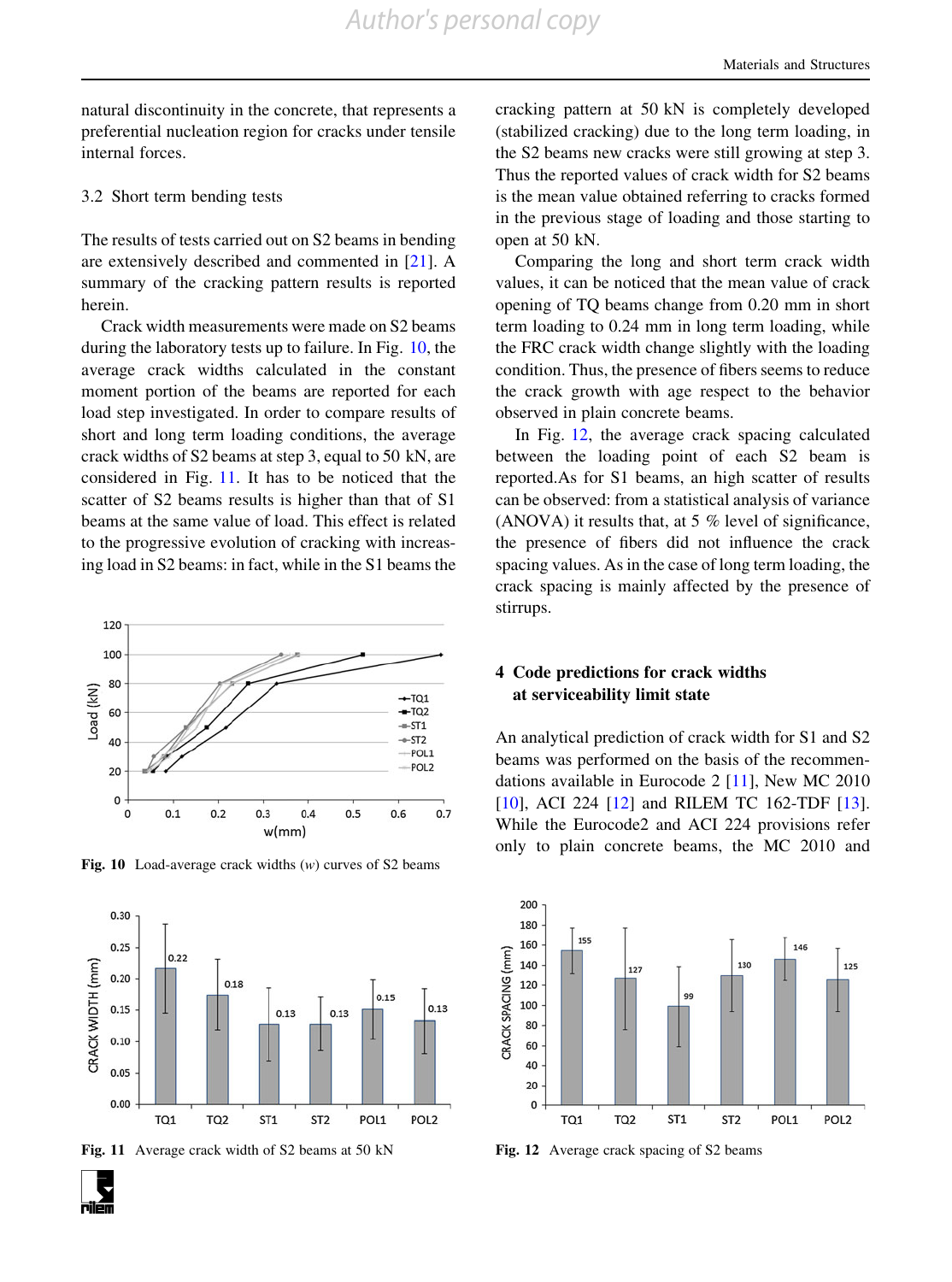<span id="page-10-0"></span>RILEM TC 162-TDF account for the presence of short fibers and consider a specific formulation for FRC structural members. The Eurocode2 and ACI 224 has been extended herein to the case of FRC taking into account the contribution of fibers in tension when evaluating the stresses distribution within the cracked cross section,. Specifically a constant stress  $(f_{Fts})$ distribution over the tension part of the cross-section is adopted. Following Italian CNR DT-204-2006 guide-lines [[30\]](#page-17-0), the value of  $f_{\text{Fts}}$  is given by:

$$
f_{\text{Fts}} = 0.45 f_{\text{eq1}} \tag{1}
$$

where  $f_{eq1}$  is the post-cracking strength obtained by tests performed on notched beams in four point bending condition according to UNI 11039 [[31\]](#page-17-0).

In the next paragraphs relationships provided by EC2, RILEM TC 162- TDF, MC2010 and ACI 224 to predict crack width and spacing under short and long term bending condition are summarized. All terms representing tension or compression in structural materials should be referred to N/mm<sup>2</sup>.

#### 4.1 Eurocode 2

According to EC2, the maximum crack width should be calculated as follows:

$$
w_{\text{max}} = s_{\text{r,max}} (\varepsilon_{\text{sm}} - \varepsilon_{\text{cm}}) \tag{2}
$$

where  $s_{r,\text{max}}$  is the maximum crack spacing, and  $\varepsilon_{\text{sm}}$ and  $\varepsilon_{cm}$  are the average strains of the steel bars and the concrete in tension, respectively, over the length  $s_{r,\text{max}}$ . The maximum value of crack width is related to the average value  $(w<sub>m</sub>)$  by the expression:

$$
w_{\text{max}} = \beta w_{\text{m}} \tag{3}
$$

where  $\beta$  is a statistical coefficient equal to 1.7 [\[9](#page-16-0), [32](#page-17-0)].

The difference between steel and concrete strains  $(\varepsilon_{\rm sm} - \varepsilon_{\rm cm})$  in Eq. 2 is given by:

$$
\varepsilon_{\rm sm} - \varepsilon_{\rm cm} = \sigma_{\rm s}/E_{\rm s} - k_{\rm t} f_{\rm ctm}/(E_{\rm s} \rho_{\rm s,eff}) \left(1 + \rho_{\rm s,eff} \alpha_{\rm e}\right) \tag{4}
$$

where  $\alpha_e$  is the ratio between  $E_s$  = steel modulus of elasticity) and  $E_c$  = concrete modulus of elasticity);  $\rho_{\text{s,eff}}$  is the ratio between  $A_{\text{s}}$ , that is the whole area of the longitudinal reinforcement, and  $A_{ce}$ , that is the effective area of the concrete in tension. The value of  $A_{ce}$  is obtained multiplying the width of the section (B) for  $h_{c,eff}$ , equal to the minimum value between  $2.5(h - d)$ ,  $(h - x)/3$  and h/2 (Fig. [14\)](#page-12-0). The coefficient  $k_t$  is set equal to 0.6 for short-term loading condition and 0.4 for long term or cyclic loading;  $\sigma_s$  is the stress in the tensile reinforcement calculated in a cracked section under the applied external load. In this work, the value of  $\sigma_s$  for FRC beams has been calculated considering the contribution of the short fibers in tension, as before mentioned.

The crack spacing  $(s_{r,\text{max}})$  has the following semiempirical formulation:

$$
s_{\rm r,max} = k_3 c + k_1 k_2 k_4 \phi_s / \rho_{\rm s,eff} \tag{5}
$$

where c is the concrete cover thickness (mm) and  $\phi_s$  is the bar diameter (mm). The EC2 suggests to set  $k_3$ equal to 3.4 and  $k_4$  to 0.425;  $k_1$  is a coefficient which accounts for the bond properties of steel bars (= 0.8 for corrugated bars and = 1.6 for smooth bars);  $k_2$  is a coefficient which takes account of the form of strain distribution along the cross section  $(= 0.5$  for bending and  $= 1$  for pure tension).

In the case of long term loading the effect of shrinkage  $(\varepsilon_{\text{cs}})$  must be taken into account when evaluating the concrete strain (Eq. 2).

#### 4.2 Rilem tc 162-tdf

The RILEM TC 162-TDF proposes a crack width formulation which takes into account the presence of steel fibers. Starting from [[32\]](#page-17-0), the crack width is calculated according to:

$$
w_k = \beta s_{r,m} \varepsilon_{sm} \tag{6}
$$

in which  $\beta$  is a coefficient (equal to 1.7 for load induced cracking)relating the average crack width to the maximum crack width;  $s_{r,m}$  is the average crack spacing, which has a semi-empirical formulation:

$$
s_{r,m} = (50 + 0.25 k_1 k_2 \phi_s / \rho_{s,eff}) (k\phi/L)
$$
 (7)

and  $\varepsilon_{\rm sm}$  is the average steel strain, which takes into account the additional contribute of concrete in tension (tension stiffening) and is expressed as:

$$
\varepsilon_{\rm sm} = \sigma_{\rm s}/E_{\rm s}[1 - \beta_1 \beta_2 (\sigma_{\rm sr}/\sigma_{\rm s})^2]
$$
 (8)

where k is set equal to 50,  $k_1$  and  $k_2$  have the same values already specified in Eq. (4);  $\beta_1$  is a coefficient which takes account the bond properties of the bars (1 for corrugated bars and 0.5 for smooth bars);  $\beta_2$  is a coefficient which takes account of the duration of the

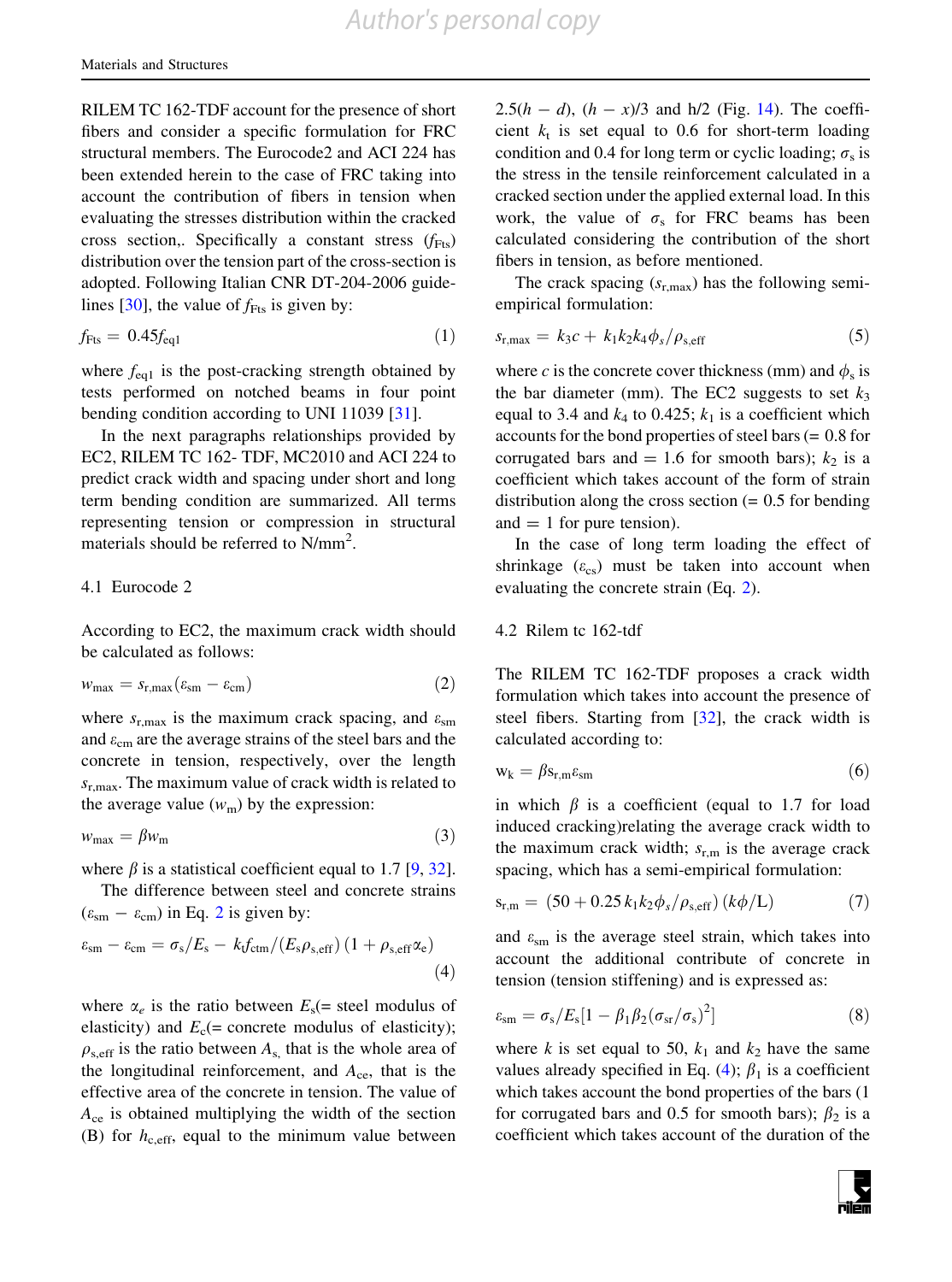$(10)$ 

 $\epsilon_2 = 0$ 

<span id="page-11-0"></span>loading or of repeated loading (1 for single short term loading, 0.5 for sustained load or for many cycles of repeated loading);  $\phi_s$  is the bar diameter (mm);  $\rho_{s,eff}$  is the ratio between  $A_s$ , and  $A_{ce}$ . The calculation of  $A_{ce}$  is that reported in EC2, assuming  $h_{c,eff}$  equal to 2.5 (h – d) (Fig. 13).  $\sigma_s$  is the stress in the tensile reinforcement calculated at the cracked section;  $\sigma_{sr}$  is the stress in the tensile reinforcement calculated at a cracked section under loading conditions causing the first cracking; L is the length of steel fiber (mm) and  $\phi$  is its diameter (mm). For FRC, $\sigma_s$  and  $\sigma_{sr}$  are determined taking into account the post cracking tensile strength of fiber reinforced concrete in the hypothesis of a constant stress  $(f_{Fts})$  distribution over the tension part of the cross-section (Eq. [1\)](#page-10-0).In the case of long term loading, the contribute of shrinkage has to be taken into account for the evaluation of  $\varepsilon_{\rm sm}$  (Eq. [8\)](#page-10-0).

#### 4.3 ACI 224R

The ACI approach is based on a statistical analysis of maximum crack width data from a number of sources. The equations that are considered to best predict the maximum bottom and side crack widths are:

$$
w_{\text{b}} = 58.70 \left( t_{\text{b}} A \right)^{1/3} \beta \left( f_{\text{s}} - 34.48 \right) \times 10^{-3} \tag{9}
$$
  

$$
w_{\text{s}} = 58.70 \left( t_{\text{b}} A \right)^{1/3} / \left( 1 + t_{\text{s}} / h_{1} \right) \left( f_{\text{s}} - 34.48 \right) \times 10^{-3}
$$

where  $w<sub>b</sub>$  is the maximum crack width at the bottom of the beam (mm)while  $w_s$  is that at level of reinforcement (mm);  $f_s$  is the reinforcing steel stress (MPa); A is the area of concrete symmetric with reinforcing steel divided by number of bars (mm<sup>2</sup>);  $t<sub>b</sub>$  is the bottom cover to the center of bars (mm);  $t_s$  is the side cover to

B

 $\overline{\epsilon_1}$ 



the center of bar (mm);  $\beta$  is the ratio of the distance between neutral axis and tension face to the distance between neutral axis and reinforcing steel, which is considered 1.20 in beams;  $h_1$  is the distance from neutral axis to the reinforcing steel (mm). In order to adapt the ACI formulation to the case of FRC, the value of  $f<sub>s</sub>$  has been calculated here considering the contribute of fibers after cracking (constant stress  $f_{Fts}$ ) over the tension portion of the cross section). In the ACI 224 R there is not an explicit formulation for long term loading. On the basis of experimental research from different sources, in the document is reported that a double value of crack width with time can be expected.

Unlike the other codes, the ACI 224 R does not give an explicit formulation of crack spacing and average strain in the steel reinforcement and concrete.

#### 4.4 Model code 2010

The new MC 2010 suggests two distinct formulations for plain and fiber reinforced concrete structural members. In both cases the maximum crack width can be calculated as:

$$
w_{\mathbf{k}} = 2l_{\text{smax}}(\varepsilon_{\text{sm}} - \varepsilon_{\text{cm}} - \varepsilon_{\text{cs}})
$$
 (11)

where  $l_{\text{smax}}$  is the length (mm) over which slip between concrete and steel occurs.  $\varepsilon_{\rm sm}$  and  $\varepsilon_{\rm cm}$  are the average strains of steel bars and concrete, respectively, over the length  $l_{\text{smax}}$ .  $\varepsilon_{\text{cs}}$  is the strain of the concrete due to free shrinkage. The average crack width can be calculated by dividing the maximum crack width  $(Eq. 11)$  for 1.5 [\[9](#page-16-0)].

lsmax has two different expression for plain and fiber reinforced concrete (Eqs. 12 and 13, respectively):

$$
l_{\rm smax} = k c + f_{\rm ctm} \phi_s / (4 \tau_{\rm bm} \rho_{\rm s,eff}) \tag{12}
$$

$$
l_{\rm smax} = k \mathbf{c} + (f_{\rm ctm} - f_{\rm tsm})\phi_{\rm s}/(4\tau_{\rm bm}\rho_{\rm s,eff}) \tag{13}
$$

where  $f_{\text{tsm}}$  (Eq. [1](#page-10-0)) is the residual tensile strength of FRC equal to 0.45  $f_{R1}$  (similar to  $f_{Fts}$  of CNR DT 204-2006 equal to  $0.45f_{eq(0-0.6)}$  [\[33](#page-17-0)]). The relative mean strain in Eq.  $(11)$  follows from:

$$
\varepsilon_{\rm sm} - \varepsilon_{\rm cm} - \varepsilon_{\rm cs} = (\sigma_s - \beta \sigma_{sr}) / E_s + \eta_r \varepsilon_{sh} \tag{14}
$$

where  $\sigma_s$  is the stress in the steel rebars at a cracked section, in which the effect of fibers needs to be taken into account;  $\sigma_{sr}$  is the maximum steel stress in a Fig. 13  $A_{\rm ce}$  for RC beams in bending according to EC2 cracked section at the crack formation stage, which is: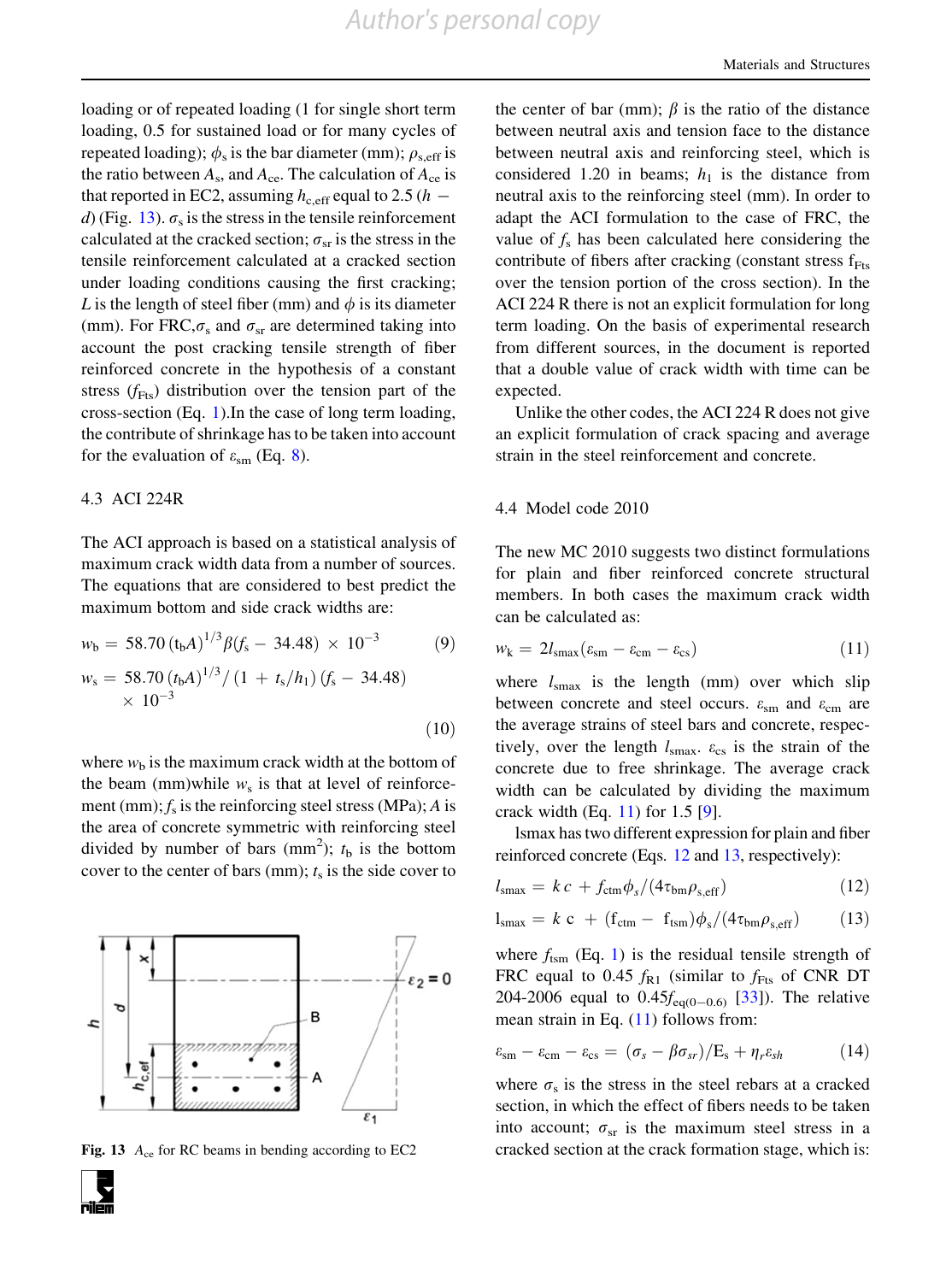<span id="page-12-0"></span>
$$
\sigma_{\rm sr} = f_{\rm ctm} (1 + \rho_{\rm s,eff} \alpha_{\rm e}) / \rho_{\rm s,eff} \tag{15}
$$

for plain concrete and:

$$
\sigma_{\rm sr} = \left( \rm f_{\rm ctm} - \rm f_{\rm tsm} \right) \left( 1 + \rho_{\rm s,eff} \alpha_e \right) / \rho_{\rm s,eff} \tag{16}
$$

for FRC.

The values of  $\tau_{bm}$  is equal to 1.8  $f_{\text{ctm}}$  for stabilized cracking in both short and long term loading.  $\beta$  is equal to 0.6 and 0.4, for short and long term loading, respectively.  $\eta_r$  is equal to 0 or 1, for short and long term loading, respectively.  $\rho_{\text{s,eff}}$  and  $\alpha_{\text{e}}$  are those reported in EC2 (4.1). Respect to the Model Code 1990 [\[34](#page-17-0)] the following parameter has been introduced:

$$
(h-x)/(d-x) \tag{17}
$$

that multiplying the  $w_k$  value of Eq. ([11\)](#page-11-0) allows to calculate the crack width at the bottom of the tension side of the beams.

#### 5 Comparison between the code predictions and experimental results

A comparison between the average crack width and spacing obtained experimentally and by means of the above mentioned codes was carried out.

#### 5.1 Crack spacing

In Fig. 14, the values of the average crack spacing obtained experimentally and the theoretical values calculated according to EC-2, MC 2010, RILEM TC 162 and ACI 224 R design codes are reported. From the experiments it was observed that the crack spacing did not change with time (Sect.  $3.1$ ), thus the average experimental value used in the comparison was calculated as the mean value of the average crack spacing of S1 and S2 beams.

The crack spacing prediction obtained by RILEM TC 162 and MC 2010 relationships was found to be in good accordance with experimental results for TQ beams, while the EC2 formulation underestimates (21 %) the experimental values. The main difference between RILEM TC 162 and EC2 formulations lies in the  $h_{\text{c,eff}}$  value that results lower in the EC2 (see Sects. [4.1](#page-10-0) and [4.2\)](#page-10-0).

A worse accordance with experimental results is obtained by MC2010 in the case of ST beams. In fact, the code's provision strongly underestimates (48 %) the experimental crack spacing. The MC 2010 differs from the other codes as it considers the residual tensile strength of the fibers  $(f_{tsm})$  affecting the bond between



Fig. 14 Comparison between experimental and theoretical average crack spacing of S1 and S2 beams (a TQ beams, b ST beams, c POL beams)

 $125.8$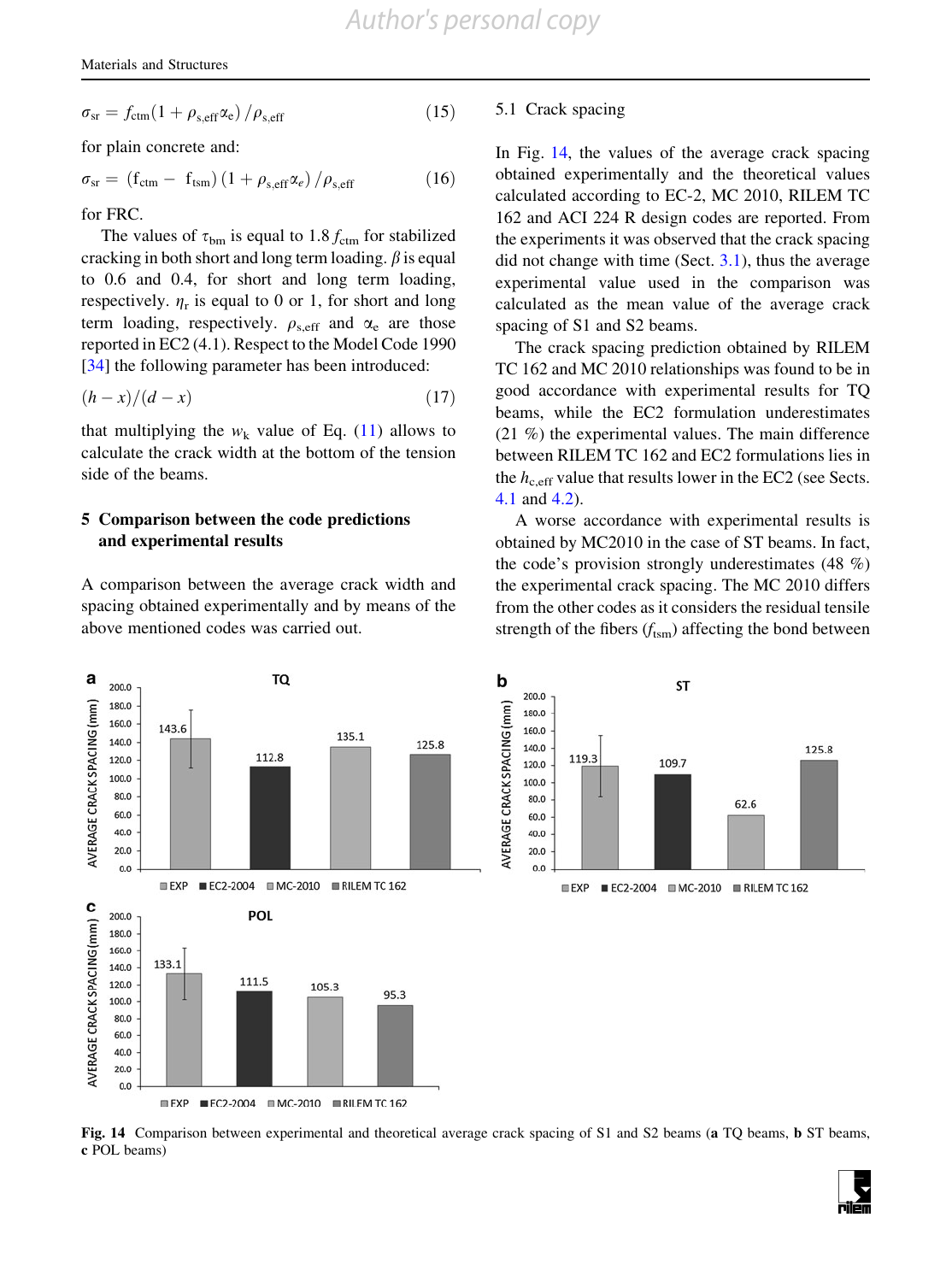<span id="page-13-0"></span>FRC and steel bars. This effect causes a lower value of the average crack spacing compared to the other formulations. It is in the opinion of the Authors that the poor accordance with the experimental results may be related to the presence of stirrups, which strongly influence the crack spacing of the tested ST beams. This hypothesis is proved by the application of MC 2010 formulae to the case study of Vandewalle [[14\]](#page-17-0), in which there were not stirrups between the loading points of the analyzed beams. In fact, referring to the case of the beams reinforced with 0.56 % volume dosage of steel fibers, the predicted average crack spacing results equal to 106 mm that is very similar to the experimental value (about 110 mm). Therefore a good accordance between the MC 2010 provisions and experimental results is found when the beam is not reinforced with stirrups between the loading points. For this reason a modification of the crack spacing formula is proposed  $(Eq. 18)$ , based on the experimental result presented herein, to take into account of the presence of stirrups in the case of steel fiber reinforced beams:

$$
s_{\rm pm} = (2l_{\rm smax}/1.5 + s_{\rm st})/2 \tag{18}
$$

where  $s_{\text{pm}}$  is the proposed mean value of crack spacing;  $l_{\text{smax}}$  refers to Eq. ([13\)](#page-11-0),  $2l_{\text{smax}}$  is the maximum crack spacing and  $(2l<sub>smax</sub>/1.5)$  is the average crack spacing according to MC 2010;  $s_{st}$  is the spacing between stirrups. Applying the Eq. 18 to the tested beams, a value of 101.3 mm is obtained for cracks spacing, that is narrower to the experimental results (119.3 mm). Equation (18) can be applied also to TQ and POL beams, obtaining a crack spacing of 137.6 and 122.7 mm, respectively; both values are found to be in accordance with the experimental ones (143.6 and 133.1 mm for TQ and POL beams, respectively).

As regards RILEM TC 162 predictions, in the case of analyzed ST beams the product between  $k$  and  $\phi/L$ in Eq. [\(7](#page-10-0)) is equal to 1, thus there are no differences in the relationship of crack spacing between ST and TQ beams; a good accordance with experimental results is still confirmed. More experimental research with other values of the fiber aspect ratio is needed to validate the RILEM TC 162 prediction, as well as the influence of stirrups.

A different result has been obtained in the case of POL beams since the product between k and  $\phi$ /L is equal to 0.75. In this case an underestimation (28 %) of the crack spacing value with respect to the experimental one



can be observed (Fig. [14](#page-12-0)c). Probably in case of fibers different from steel another value of  $k$  (Eq. [7](#page-10-0)) have to be considered. Furthermore, more research is needed to evaluate the influence of the presence of stirrups on crack spacing.

#### 5.2 Crack width: short term loading

In Fig. [15](#page-14-0), the experimental average crack width obtained for S2 beams and those analytically evaluated by the code's equations are reported. Furthermore, the average crack width obtained applying the MC2010 formulation with an average crack spacing calculated according to Eq. 18 (''proposed model'' in the graph) is also added. All the reported values refers to the crack opening at the bottom of the beams; thus for each code formulation the crack opening, calculated at the steel bars level, has been multiplied for the factor of Eq. [17](#page-12-0).

It has to be underlined that the ACI 224 R provision refers only to the maximum crack width, thus the results of ACI 224 R reported in the graphs (Fig. [15\)](#page-14-0) have to be compared to the maximum experimental value of crack width.

All the Codes investigated (included the proposed model) give a good prediction of experimental average crack width of TQ beams. As regards the ACI prediction, the value of crack width reported in Fig. [15a](#page-14-0) has to be compared with the maximum crack width obtained experimentally. The average of the maximum values of crack width obtained from the tests on beams TQ1 and TQ2 is equal to 0.28 mm, thus the prediction of ACI 224 R, equal to 0.27 mm, is good.

In the case of ST beams the EC2 relationship prediction multiplied by the factor of Eq. ([17\)](#page-12-0) furnishes a value of crack width equal to 0.12 mm that is in good agreement with experimental results. While the RILEM TC 162 TDF slightly overestimate the average crack width obtained experimentally remaining in any case within the scatter of experimental results. The average of the maximum value of crack width obtained from the beams ST1 and ST2 is equal to 0.21 mm, thus the prediction of maximum crack width of ACI 224 R equal to 0.20 is also enough satisfactory. As regards MC 2010, it strongly (30 %) underestimates the experimental crack width. This is mainly due to the low value of crack spacing obtained from Eq. [\(13](#page-11-0)), which does not consider the presence of stirrups. Using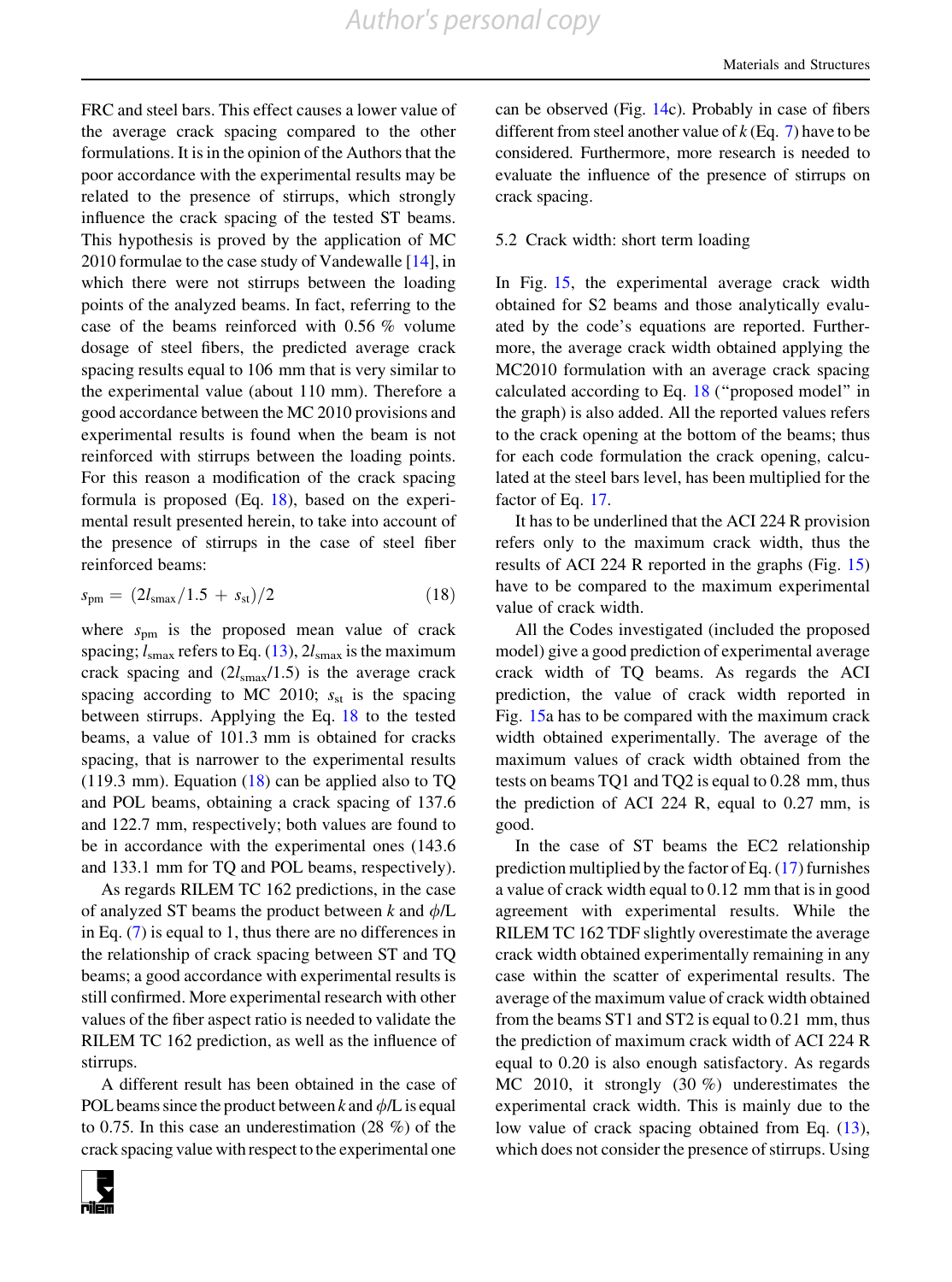<span id="page-14-0"></span>

Fig. 15 Experimental and theoretical crack width of S2 beams (short term loading) (a TQ beams, b ST beams, c POL beams)

the crack spacing value obtained from the proposed relationship (Eq. [18\)](#page-13-0), a value of average crack width of 0.13 mm is obtained that is closer to the experimental results (Fig. 15b). If the MC 2010 formulae are applied to the case study of Vandewalle [[14\]](#page-17-0), considering a beam reinforced with 0.56 % volume dosage of steel fibers, a crack width prediction of 0.09 mm is obtained at the level of steel bars which is in good accordance with the experimental data(average crack width of 0.07 mm). This results further confirms that MC 2010 formulation should be modified for taking into account the influence of stirrups, the proposed revision seems effective when applied to the analyzed beams.

As regards POL beams, the MC 2010, EC2 and RILEM TC 162 predictions (0.14 mm) are in good accordance with the experimental value (0.14 mm), even if the average crack spacing value of the RILEM TC 162 underestimated the experimental value (Sect. [5.1](#page-12-0)).The average crack width of the proposed model slightly overestimates the experimental crack width remaining still in the scatter range of results. The average of the maximum values of crack widths obtained experimentally is equal to 0.18 mm which differs from the value predicted by the ACI 224 R formulation (0.24 mm).

#### 5.3 Crack width: long term loading

In Fig. [16](#page-15-0), the average crack width obtained from long term bending test and by codes provisions is reported. In particular the ACI 224 R is not considered for long term loading because it not gives a specific formulation to take into account the effect of time. On the other hand, in the graphs it is reported the crack width obtained applying the MC2010 formulation in which the average crack spacing given by Eq. [18](#page-13-0) is considered (proposed model in the graphs). In the codes the delayed concrete strains due to the effect of time can be considered as the sum of two components: a stress-dependent strain and a stress-independent strain. In the case of temperatures between 20 and  $40^{\circ}$ C, the stress independent component considered by the codes is equal to the free shrinkage of concrete. While to take account of the effect of loading with time a factor which multiply concrete strain is considered, that is  $\beta$  in Eq. ([14\)](#page-11-0),  $\beta_2$  in Eq. ([8\)](#page-10-0) and  $k_t$ in Eq. $(4)$  $(4)$ .

In the present study the concrete strain due to free shrinkage has been calculated according to the codes considering a relative humidity equal to 78 % and a period of drying of 868 days.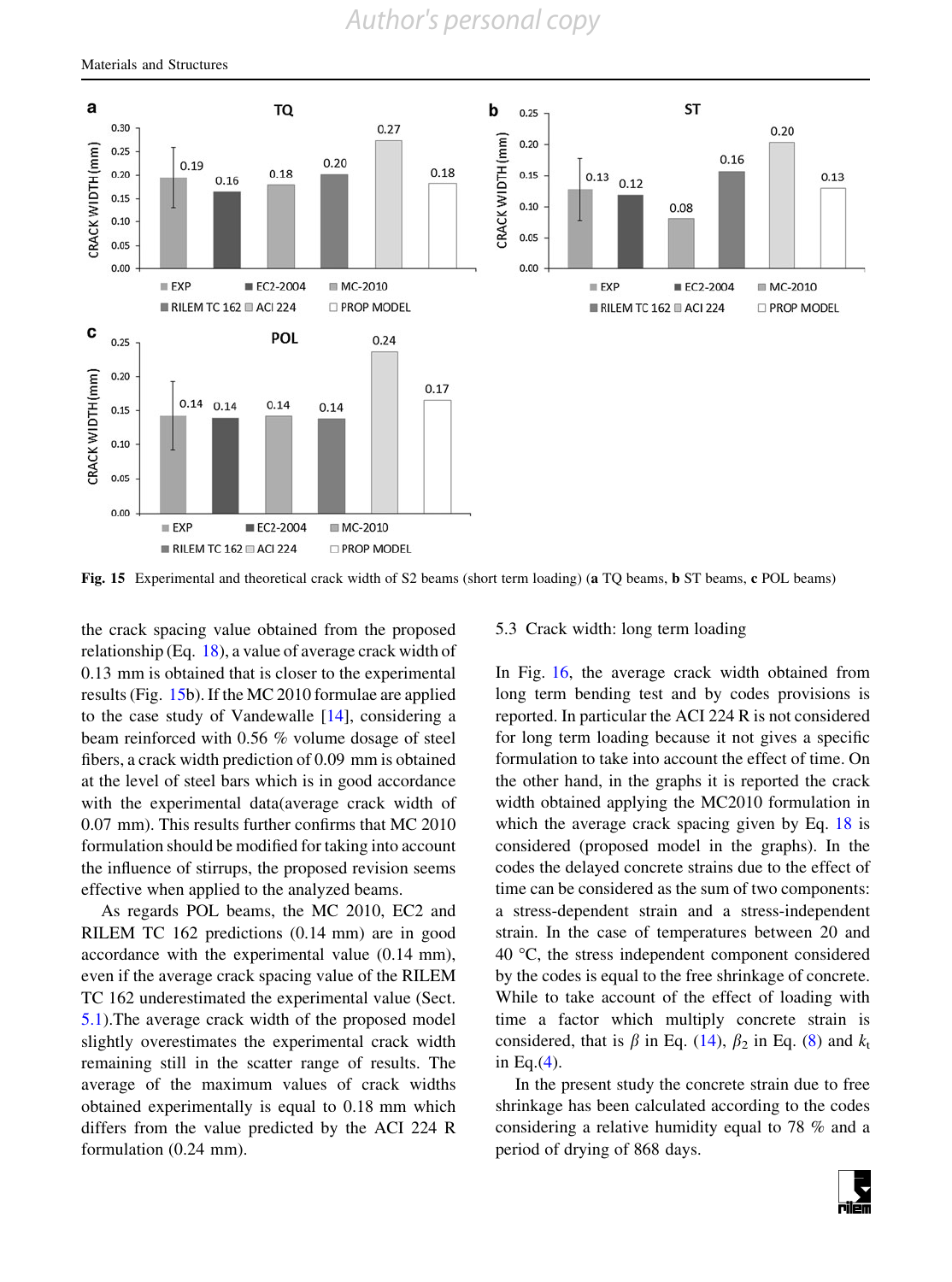*Author's personal copy*

<span id="page-15-0"></span>a **TQ** 0.30 0.26  $0.25$  $0.25$  $0.25$  $0.25$  $0.22$ CRACK WIDTH (mm) CRACK WIDTH (mm)  $0.20$  $0.15$  $0.10$  $0.05$  $0.00$ **D** PROP. MODEL  $E(XF)$ ■EC2-2004 ■MC-2010  $RILEMTC162$ C POL  $0.25$  $0.23$  $0.20$  $0.19$  $0.20$  $0.18$ CRACK WIDTH (mm)  $0.14$  $0.15$  $0.10$  $0.05$  $0.00$  $\Box$  EXP ■EC2-2004 ■ MC-2010 RILEM TC 162 **DPROP. MODEL** 





Fig. 16 Experimental and theoretical crack width of S1 beams (long term loading) (a TQ beams, b ST beams, c POL beams)

Results of TQ beams showed that all the analytical models predict well the value of average crack width (also in the case of proposed model). In particular, the EC2 formulation slightly underestimate the average crack width obtained from experiments, as well as it was underlined in case of short term loading.

As regards ST and POL beams, a little increment in experimental crack width can be observed comparing long term and short term bending tests results, on the contrary for TQ beams the crack width increased from 0.19 mm of S2 beams (short term loading) to 0.25 mm for S1 beams (long term loading). In the case of TQ beams the codes predict well this increment in crack width due to the effect of time, but applying the same formula to the case of ST and POL beams, the effect of shrinkage and of loading on concrete strains appears overestimated. In Fig. [5](#page-8-0) the value of average crack width predicted by the codes in short and long term bending condition are illustrated; the value of  $\Delta_{time}$ evidences the increment of crack width estimated by the codes due to the effect of time. The values of  $\Delta_{time}$ for all the codes are not in accordance with the experiments which evidenced a negligible increment in crack width due to the effect of time. The experimental results would evidence the significant contribution of fibers on long-term condition and, thus,



on structural durability, not adequately considered by the present codes provisions. On the basis of this interesting results a wider experimental research is suggested to correctly quantify the effect of the presence of fibers on the free shrinkage and long term loading in the crack width prediction.

There are some works in the literature on the effect of fibers on drying shrinkage: the results are in some cases contradictory. Swamy et al. [[21\]](#page-17-0) found a reduction of free shrinkage of 21 and 14 % compared to plain concrete, with the addiction of  $1\%$  straight steel fibers and crimped steel fibers, respectively. Barr et al. [\[35](#page-17-0)] showed that the addition of 2 % of crimped steel fibers with a length of 40 mm and a diameter of 0.75 mm reduced the free shrinkage by approximately 20 % for concrete with compressive strengths of 45 and 65 MPa, while the shrinkage of concrete with a strength of 30 MPa was unaffected. The favorable influence of fibers was contradicted by results presented in Altoubat and Lange [\[36](#page-17-0)] where no distinguishable effect of steel fibers on the free shrinkage was observed.

On the other hand to the best knowledge of the authors only the works of Tan et al.  $[10, 18]$  $[10, 18]$  $[10, 18]$  $[10, 18]$  $[10, 18]$  focuses on the effect of long term loading on crack width of RC beams with and without fibers, thus further investigations are strongly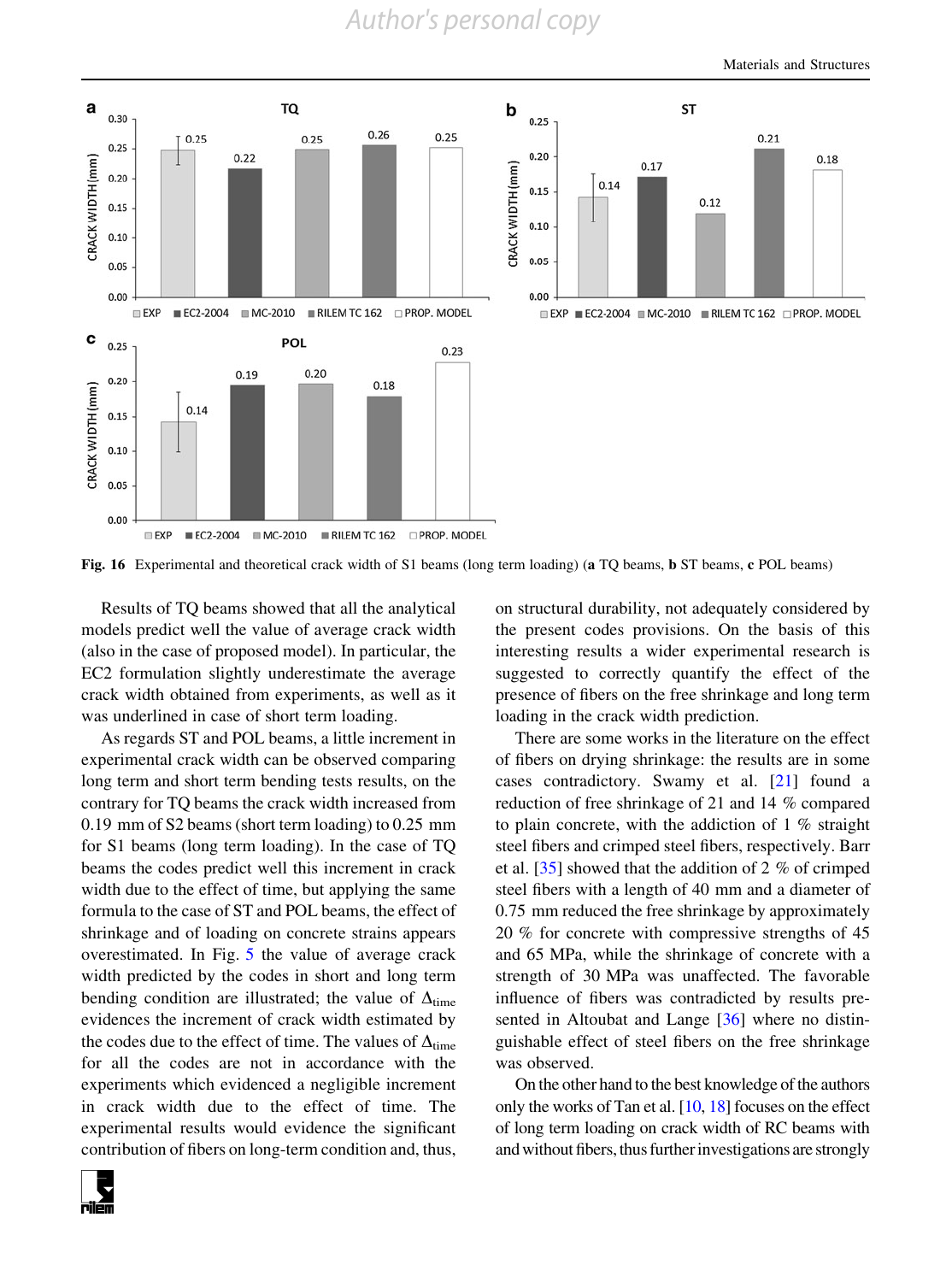<span id="page-16-0"></span>needed in order to reconsider the calibration of factors provided by available codes which account for the effect of long term loading.

#### 6 Conclusions

An analytical prediction of the crack spacing and crack width of FRC/RC beams under bending loads has been carried out according to different codes, namely EC2, ACI 224 R, MC2010 and RILEM TC 162-TDF. The analytical results were compared each other in order to evidence the main differences between the codes provisions. Analytical results were also compared with experimental data in order to validate or propose modification to the design formulae.

- From the comparison between the theoretical predictions and experiments, it results that the average crack spacing given by design codes are in good accordance with experimental results referred to plain concrete beams, especially the MC 2010 provisions.
- In case of FRC beams, the EC2 prediction of crack spacing is in good agreement with experimental results even if a specific formulation for fiber reinforced concrete is not considered. In contrast, the MC 2010 prediction underestimates the experimental results especially in the case of ST beams. It is opinion of the Authors that this is due to the presence of stirrups which are not considered by the code but strongly influences the crack spacing in the experiments. A good prediction of crack spacing is obtained by a modified crack spacing relationship, proposed by the Authors, which takes into account the presence of stirrups. The RILEM TC 162 TDF prediction is in good accordance with the crack spacing obtained for ST beams for the specific analyzed aspect ratio, while it underestimates the crack spacing obtained for POL beams.
- The results of short term crack width prediction of MC 2010 are in good accordance with the experiments in the case of TQ and POL beams, while for ST beams a good prediction of crack width is obtained considering the effect of stirrups (proposed model) on crack spacing. The RILEM TC 162 TDF and the EC2 results are in accordance with the experiments when the increase in crack width at the bottom of the beam is considered. The ACI 224 R predicts well the maximum crack width

of TQ and ST beams while it overestimate that of POL beams.

• Looking at results of the long term crack width, it has been found that all the codes are in good accordance with the experiments in case of TQ beams. In contrast, in presence of fibers (both steel and polyester) all the codes estimated an increment in crack width due to the effect of time which does not correspond to the experimental evidence.

An equation was proposed for prediction of crack spacing, calibrated with the experimental results of this study. This prediction needs to be validated or modified with numerous new experimental results. Thus further research in the field is strongly recommended since there is a few number of available studies. Despite the effects of the presence of short fibers on the free shrinkage and long term loading of FRC beams remain an important engineering challenge for researchers.

#### References

- 1. Zhou J, Qian S, Yec G, Copuroglu O, Van Breugel K, Li VC (2012) Improved fiber distribution and mechanical properties of engineered cementitious composites by adjusting the mixing sequence. Cem Concr Compos 34(3):342–348
- 2. De Andrade SilvaF, Mobasher B, Soranakom C, Toledo Filho RD (2012) Effect of fiber shape and morphology on interfacial bond and cracking behaviors of sisal fiber cement based composites. Cem Concr Compos 33(8):814–823
- 3. Tosun K, Felekoğlu B, Baradan B (2012) Multiple cracking response of plasma treated polyethylene fiber reinforced cementitious composites under flexural loading. Cem Concr Compos 34(4):508–520
- 4. Ferreira LET, Hanai JB, Bittencourt TN (2008) Computational evaluation of flexural toughness of FRC and fracture properties of plain concrete. Mater Struct 41(2):391–405
- 5. Cadoni E, Meda A, Plizzari G (2009) Tensile behaviour of FRC under high strain-rate. Mater Struct 42(9):1283–1294
- 6. Carmona MS, Aguado de Cea A, MolinsBorrell C (2012) Generalization of the Barcelona test for the toughness control of FRC. Mater Struct 45(7):1053–1069
- 7. Wille K, Naaman AE, El-Tawil S, Parra-Montesinos GJ (2012) Ultra-high performance concrete and fiber reinforced concrete: achieving strength and ductility without heat curing. Mater Struct 45(3):309–324
- 8. Chiaia B, Fantilli AP, Vallini P (2009) Evaluation of crack width in FRC structures and application to tunnel linings. Mater Struct 42(3):339–351
- 9. Borosnyói A, Balázs L (2005) Models for flexural cracking in concrete: the state of the art. FIB J Struct Concr 6(2):52–62
- 10. FIB Model Code (2010) First complete draft, vol 2, chaps 7–10) in fib Bulletin 562010, ISBN 978-2-88394-096-3, p 312